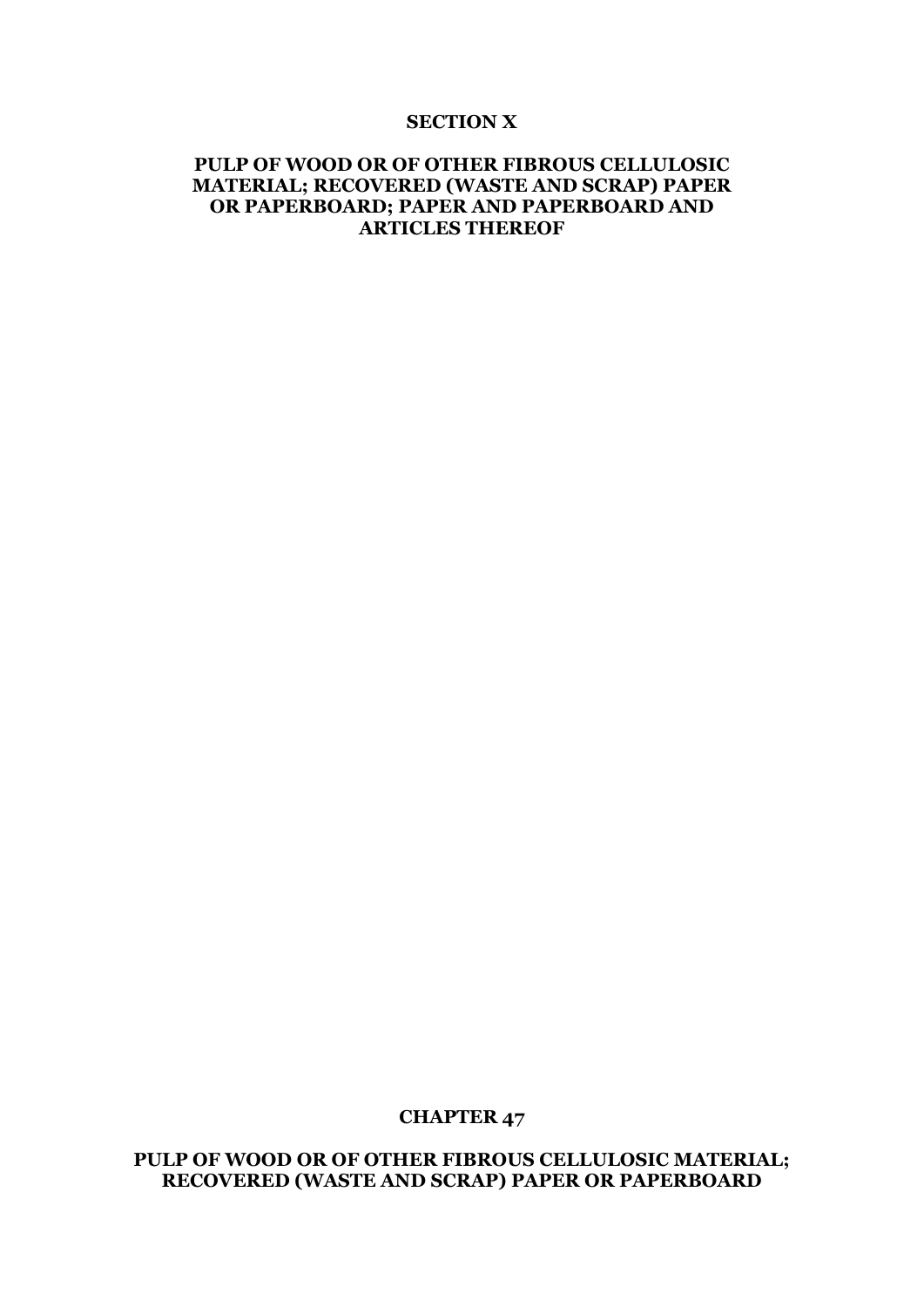# **Note.**

1. For the purposes of heading 47.02, the expression "chemical wood pulp, dissolving grades" means chemical wood pulp having by weight an insoluble fraction of 92% or more for soda or sulphate wood pulp or of 88% or more for sulphite wood pulp after one hour in a caustic soda solution containing 18% sodium hydroxide (NaOH) at 20<sup>°</sup>C, and for sulphite wood pulp an ash content that does not exceed 0.15% by weight.

| <b>HS</b> | <b>CET</b>        | <b>DESCRIPTION OF GOODS</b>                      | <b>DUTY</b><br><b>RATE</b> | <b>UNIT</b> | <b>SITC</b><br>REV <sub>4</sub> |
|-----------|-------------------|--------------------------------------------------|----------------------------|-------------|---------------------------------|
| 4701.00   | $\boldsymbol{00}$ | Mechanical wood pulp.                            | Free                       | kg          | 251.2                           |
| 4702.00   | 00                | Chemical wood pulp, dissolving grades.           | Free                       | kg          | 251.3                           |
| 47.03     |                   | Chemical wood pulp, soda or sulphate, other than |                            |             |                                 |
|           |                   | dissolving grades.                               |                            |             |                                 |
|           |                   | - Unbleached:                                    |                            |             |                                 |
| 4703.11   | 00                | - Coniferous                                     | Free                       | kg          | 251.41                          |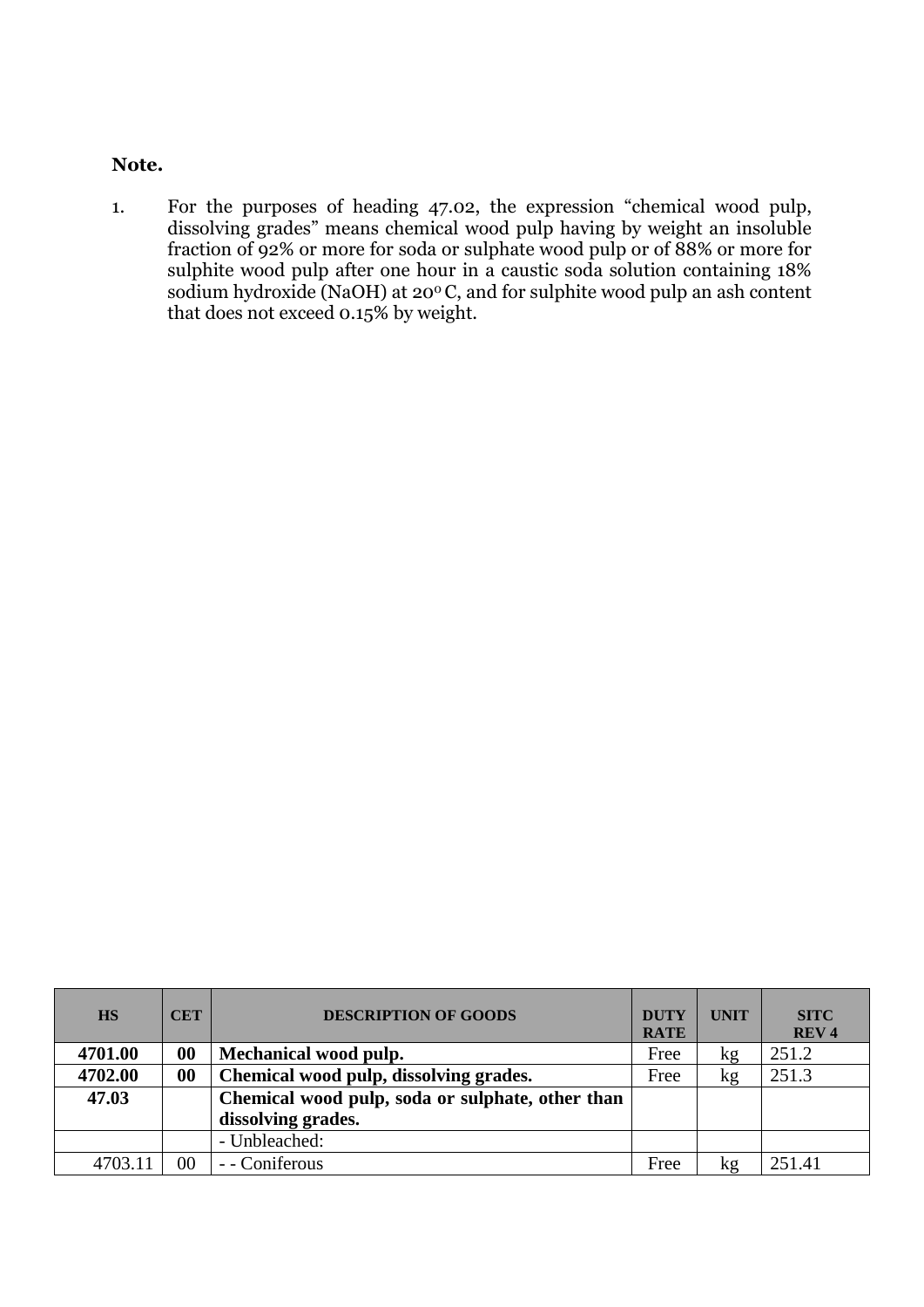| <b>HS</b> | <b>CET</b> | <b>DESCRIPTION OF GOODS</b>                                                          | <b>DUTY</b><br><b>RATE</b> | <b>UNIT</b> | <b>SITC</b><br><b>REV4</b> |
|-----------|------------|--------------------------------------------------------------------------------------|----------------------------|-------------|----------------------------|
| 4703.19   | $00\,$     | - - Non-coniferous                                                                   | Free                       | kg          | 251.42                     |
|           |            | - Semi-bleached or bleached:                                                         |                            |             |                            |
| 4703.21   | 00         | - - Coniferous                                                                       | Free                       | kg          | 251.51                     |
| 4703.29   | 00         | - - Non-coniferous                                                                   | Free                       | kg          | 251.52                     |
| 47.04     |            | Chemical wood<br>sulphite, other<br>pulp,<br>than<br>dissolving grades.              |                            |             |                            |
|           |            | - Unbleached:                                                                        |                            |             |                            |
| 4704.11   | 00         | - - Coniferous                                                                       | Free                       | kg          | 251.611                    |
| 4704.19   | 00         | - - Non-coniferous                                                                   | Free                       | kg          | 251.619                    |
|           |            | - Semi-bleached or bleached:                                                         |                            |             |                            |
| 4704.21   | 00         | - - Coniferous                                                                       | Free                       | kg          | 251.621                    |
| 4704.29   | 00         | - - Non-coniferous                                                                   | Free                       | kg          | 251.629                    |
| 4705.00   | 00         | Wood pulp obtained by a combination of<br>mechanical and chemical pulping processes. | Free                       | kg          | 251.91                     |
| 47.06     |            | Pulps of fibres derived from recovered (waste and                                    |                            |             |                            |
|           |            | scrap) paper or paperboard or of other fibrous                                       |                            |             |                            |
|           |            | cellulosic material.                                                                 |                            |             |                            |
| 4706.10   | $00\,$     | - Cotton linters pulp                                                                | Free                       | kg          | 251.921                    |
| 4706.20   | 00         | - Pulps of fibres derived from recovered (waste and                                  | Free                       | kg          | 251.922                    |
|           |            | scrap) paper or paperboard                                                           |                            |             |                            |
| 4706.30   | 00         | - Other, of bamboo                                                                   | Free                       | kg          | 251.927                    |
|           |            | - Other:                                                                             |                            |             |                            |
| 4706.91   | 00         | - - Mechanical:                                                                      |                            |             |                            |
| 4706.91   | 10         | - - - Pulp of bagasse                                                                | Free                       | kg          | 251.923                    |
| 4706.91   | 90         | $--- Other$                                                                          | Free                       | kg          | 251.924                    |
| 4706.92   | 00         | - - Chemical                                                                         | Free                       | kg          | 251.925                    |
| 4706.93   | 00         | - - Obtained by a combination of mechanical and<br>chemical processes                | Free                       | kg          | 251.926                    |
| 47.07     |            | Recovered (waste and scrap) paper or paperboard.                                     |                            |             |                            |
| 4707.10   | 00         | - Unbleached kraft paper or paperboard or corrugated<br>paper or paperboard          | Free                       | kg          | 251.11                     |
| 4707.20   | 00         | - Other paper or paperboard made mainly of bleached                                  | Free                       | kg          | 251.12                     |
|           |            | chemical pulp, not coloured in the mass                                              |                            |             |                            |
| 4707.30   | $00\,$     | - Paper or paperboard made mainly of mechanical                                      | Free                       | kg          | 251.13                     |
|           |            | pulp (for example, newspapers, journals and similar                                  |                            |             |                            |
|           |            | printed matter)                                                                      |                            |             |                            |
| 4707.90   | $00\,$     | - Other, including unsorted waste and scrap                                          | Free                       | kg          | 251.19                     |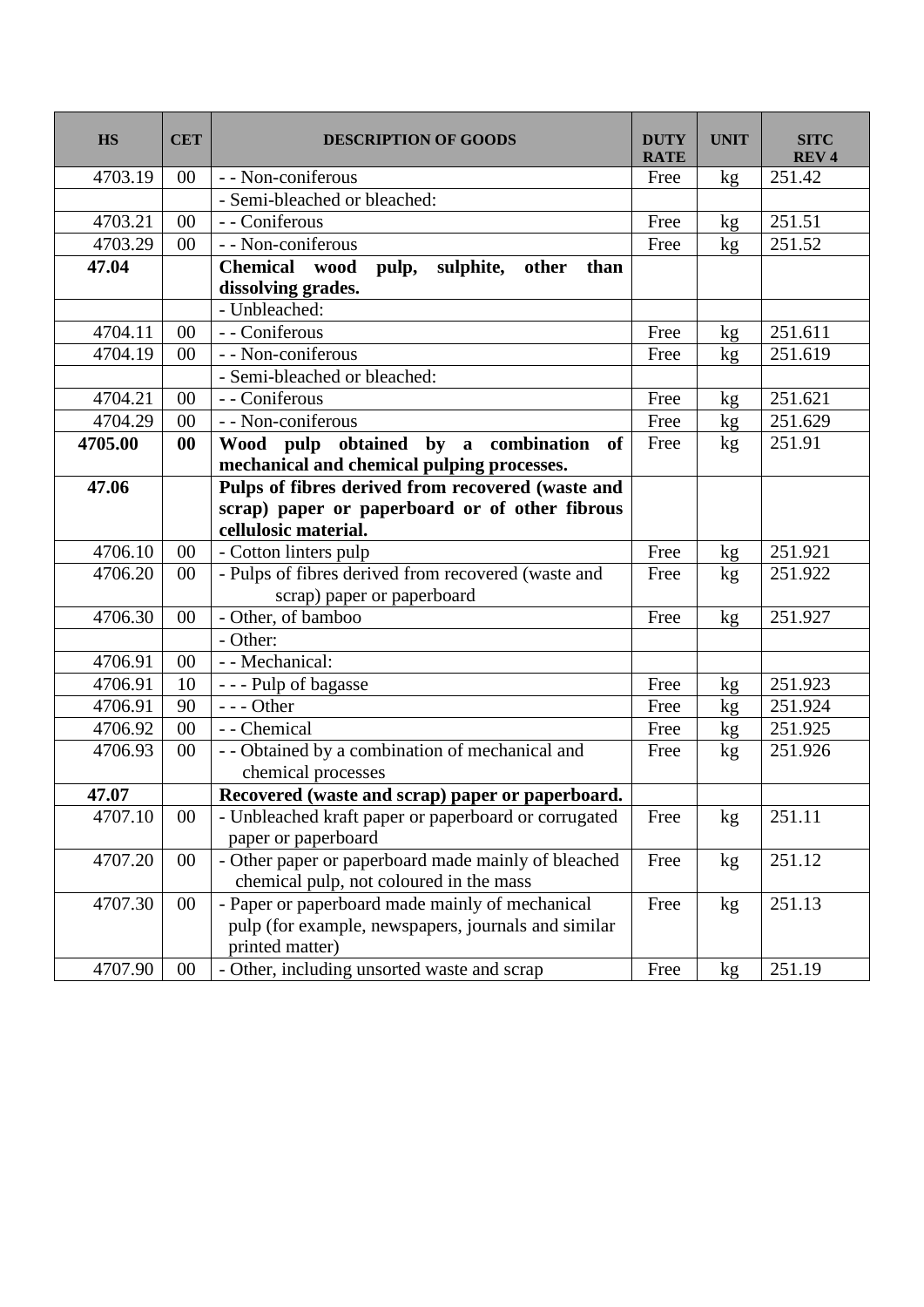### **CHAPTER 48**

## **PAPER AND PAPERBOARD; ARTICLES OF PAPER PULP, OF PAPER OR OF PAPERBOARD**

#### **Notes.**

- 1. For the purposes of this Chapter, except where the context otherwise requires a reference to "paper" includes references to paperboard (irrespective of thickness or weight per m2).
- 2. This Chapter does not cover:
	- (a) Articles of Chapter 30;
	- (b) Stamping foils of heading 32.12;
	- (c) Perfumed papers or papers impregnated or coated with cosmetics (Chapter 33);
	- (d) Paper or cellulose wadding impregnated, coated or covered with soap or detergent (heading 34.01), or with polishes, creams or similar preparations (heading 34.05);
	- (e) Sensitised paper or paperboard of headings 37.01 to 37.04;
	- (f) Paper impregnated with diagnostic or laboratory reagents (heading 38.22);
	- (g) Paper-reinforced stratified sheeting of plastics, or one layer of paper or paperboard coated or covered with a layer of plastics, the latter constituting more than half the total thickness, or articles of such materials, other than wall coverings of heading 48.14 (Chapter 39);
	- (h) Articles of heading 42.02 (for example, travel goods);
	- (ij) Articles of Chapter 46 (manufactures of plaiting material);
	- (k) Paper yarn or textile articles of paper yarn (Section XI);
	- (l) Articles of Chapter 64 or Chapter 65;
	- (m) Abrasive paper or paperboard (heading 68.05) or paper-or paperboardbacked mica (heading 68.14) (paper and paperboard coated with mica powder are, however, to be classified in this Chapter);
	- (n) Metal foil backed with paper or paperboard (generally Section XIV or XV);
	- (o) Articles of heading 92.09;
	- (p) Articles of Chapter 95 (for example, toys, games, sports requisites); or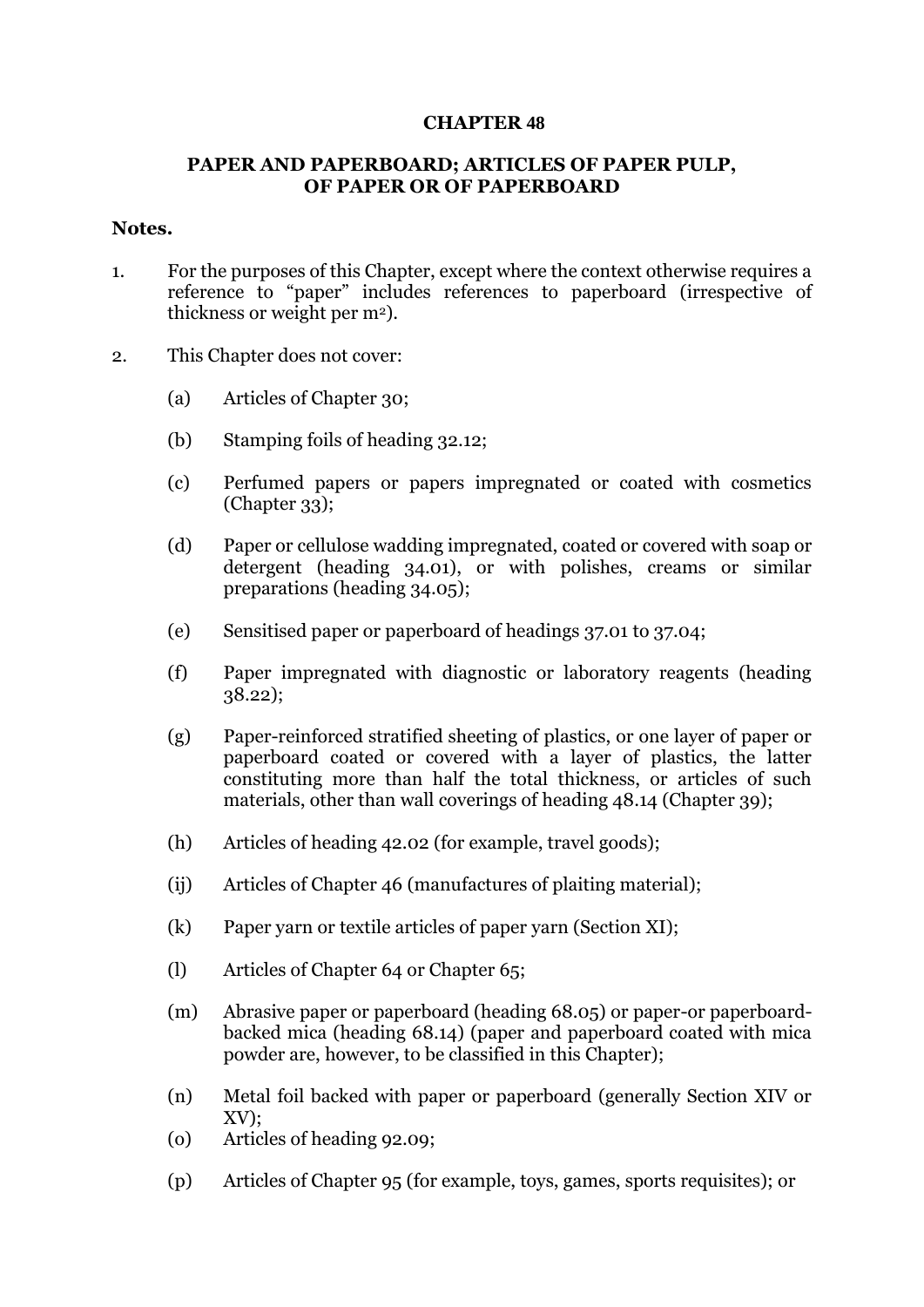- (q) Articles of Chapter 96 (for example, buttons, sanitary towels (pads) and tampons, napkins (diapers) and napkin liners for babies).
- 3. Subject to the provisions of Note 7, headings 48.01 to 48.05 include paper and paperboard which have been subjected to calendering, super-calendering, glazing or similar finishing, false water-marking or surface sizing, and also paper, paperboard, cellulose wadding and webs of cellulose fibres, coloured or marbled throughout the mass by any method. Except where heading 48.03 otherwise requires, these headings do not apply to paper, paperboard, cellulose wadding or webs of cellulose fibres which have been otherwise processed.
- 4. In this Chapter the expression "newsprint" means uncoated paper of a kind used for the printing of newspapers, of which not less than 50% by weight of the total fibre content consists of wood fibres obtained by a mechanical or chemi-mechanical process, unsized or very lightly sized, having a surface roughness Parker Print Surf (1 MPa) on each side exceeding 2.5 micrometres (microns), weighing not less than 40 g/m<sup>2</sup> and not more than 65 g/m<sup>2</sup>, and apply only to paper: (a) in strips or rolls of a width exceeding 28 cm; or (b) in rectangular (including square) sheets with one side exceeding 28 cm and the other side exceeding 15 cm in the unfolded state.
- 5. For the purposes of heading 48.02, the expressions "paper and paperboard, of a kind used for writing, printing or other graphic purposes" and "non perforated punch-cards and punch tape paper" mean paper and paperboard made mainly from bleached pulp or from pulp obtained by a mechanical or chemimechanical process and satisfying any of the following criteria:

For paper or paperboard weighing not more than  $150 \text{ g/m}^2$ :

- (a) Containing 10% or more of fibres obtained by a mechanical or chemimechanical process, and
	- 1. weighing not more than 80 g/m<sup>2</sup>, or
	- 2. coloured throughout the mass; or
- (b) Containing more than 8% ash, and
	- 1. weighing not more than 80 g/m<sup>2</sup>, or
	- 2. coloured throughout the mass; or
- (c) Containing more than 3% ash and having a brightness of 60% or more; or
- (d) Containing more than 3% but not more than 8% ash, having a brightness less than 60%, and a burst index equal to or less than  $2.5$  kPa  $\cdot$ m<sup>2</sup>/g; or
- (e) Containing 3% ash or less, having a brightness of 60% or more and a burst index equal to or less than  $2.5$  kPa  $\cdot$ m<sup>2</sup>/g.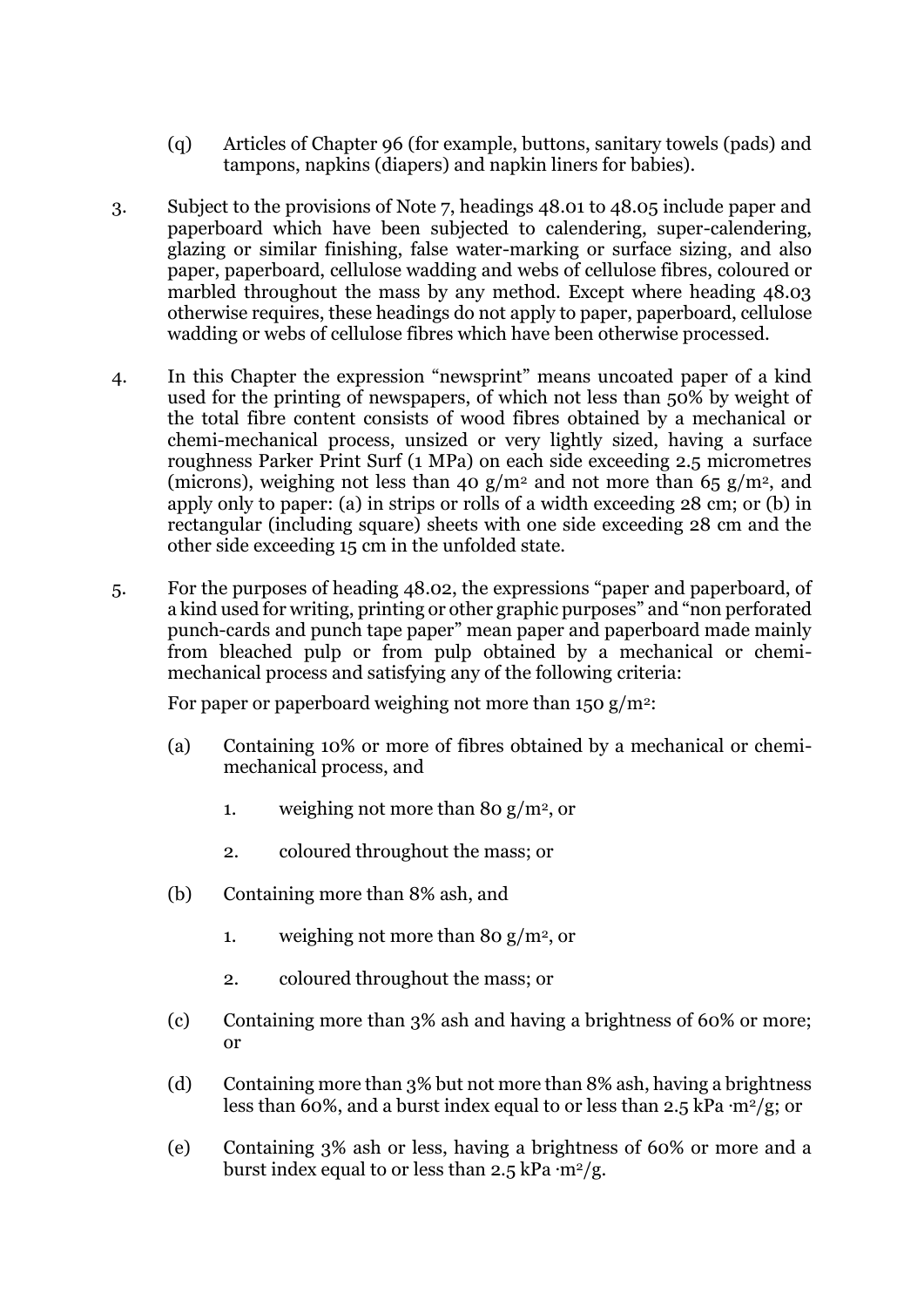For paper or paperboard weighing more than 150 g/m<sup>2</sup>:

- (a) coloured throughout the mass; or
- (b) having a brightness of 60% or more, and
	- 1. a caliper of 225 micrometres (microns) or less, or
	- 2. a caliper of more than 225 micrometrers (microns) but not more than 508 micormetres (microns) and an ash content of more than 3%; or
- (c) having a brightness of less than 60%, a caliper of 254 micrometres (microns) or less and an ash content of more than 8%.

Heading 48.02 does not, however, cover filter paper or paperboard (including tea-bag paper) or felt paper or paperboard.

- 6. In this Chapter "kraft paper and paperboard" means paper and paperboard of which not less than  $80\%$  by weight of the total fibre content consists of fibres obtained by the chemical sulphate or soda processes.
- 7. Except where the terms of the headings otherwise require, paper, paperboard, cellulose wadding and webs of cellulose fibres answering to a description in two or more of the headings 48.01 to 48.11 are to be classified under that one of such headings which occurs last in numerical order in the Nomenclature.
- 8 Headings 48.03 to 48.09 apply only to paper, paperboard, cellulose wadding and webs of cellulose fibres:
	- (a) in strips or rolls of a width exceeding 36 cm; or
	- (b) in rectangular (including square) sheets with one side exceeding 36 cm and the other side exceeding 15 cm in the unfolded state.
- 7. For the purposes of heading 48.14, the expression "wallpaper and similar wall coverings" applies only to:
	- (a) Paper in rolls, of a width of not less than 45 cm and not more than 160 cm, suitable for wall or ceiling decoration:
		- (i) Grained, embossed, surface-coloured, design-printed or otherwise surface-decorated (for example, with textile flock), whether or not coated or covered with transparent protective plastics;
		- (ii) With an uneven surface resulting from the incorporation of particles of wood, straw, etc.;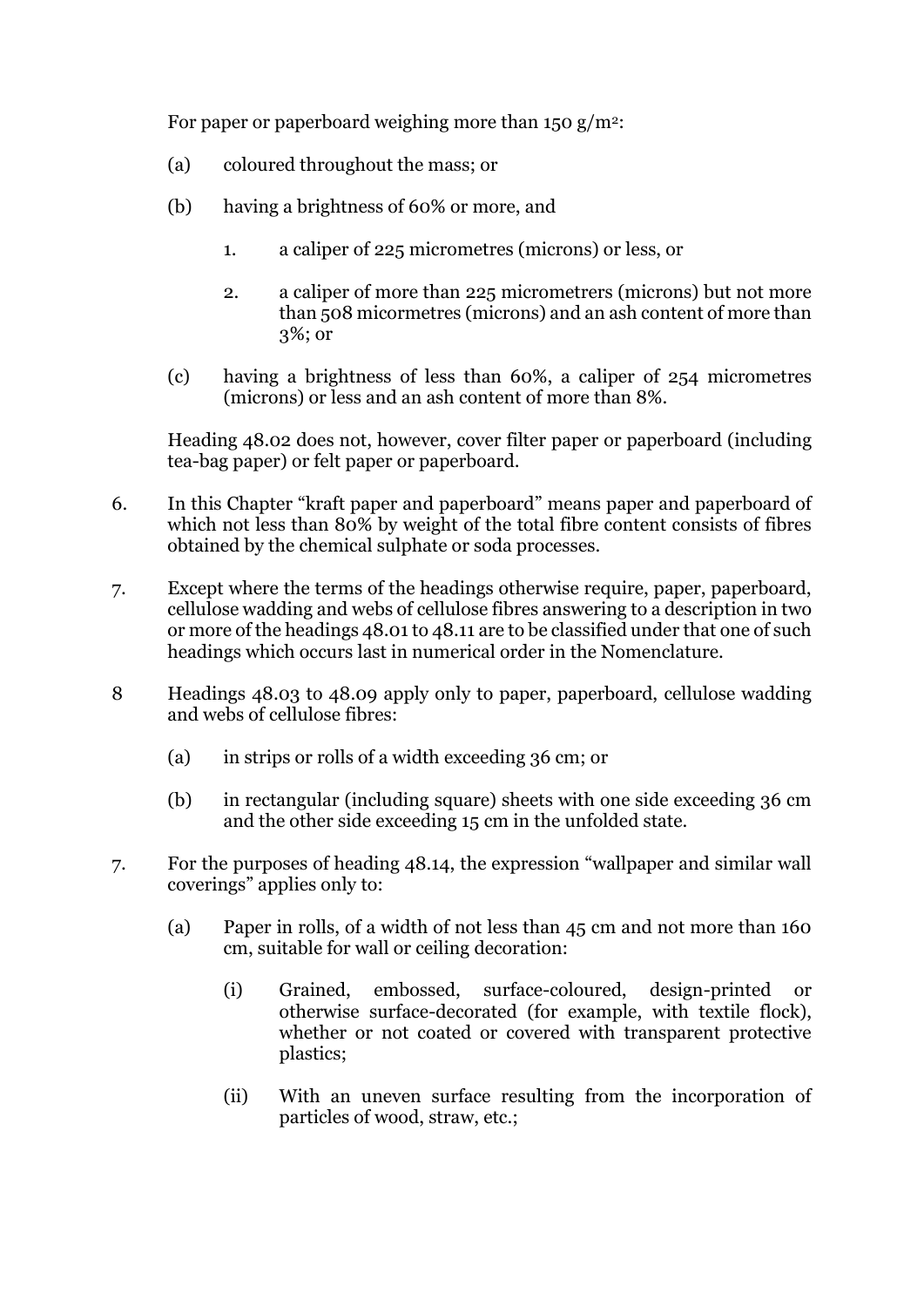- (iii) Coated or covered on the face side with plastics, the layer of plastics being grained, embossed, coloured, design-printed or otherwise decorated; or
- (iv) Covered on the face side with plaiting material, whether or not bound together in parallel strands or woven;
- (b) Borders and friezes, of paper, treated as above, whether or not in rolls, suitable for wall or ceiling decoration;
- (c) Wall coverings of paper made up of several panels, in rolls or sheets, printed so as to make up a scene, design or motif when applied to a wall.

Products on a base of paper or paperboard, suitable for use both as floor coverings and as wall coverings, are to be classified in heading 48.23.

- 10. Heading 48.20 does not cover loose sheets or cards, cut to size, whether or not printed, embossed or perforated.
- 11. Heading 48.23 applies, *inter alia*, perforated paper or paperboard cards for Jacquard or similar machines and paper lace.
- 12. Except for the goods of heading 48.14 or 48.21, paper, paperboard, cellulose wadding and articles thereof, printed with motifs, characters or pictorial representations, which are not merely incidental to the primary use of the goods, fall in Chapter 49.

## **Subheading Notes.**

1. For the purposes of subheadings 4804.11 and 4804.19, "kraftliner" means machine-finished or machine-glazed paper and paperboard, of which not less than 80% by weight of the total fibre content consists of wood fibres obtained by the chemical sulphate or soda processes, in rolls, weighing more than 115g/m<sup>2</sup> and having a minimum Mullen bursting strength as indicated in the following table or the linearly interpolated or extrapolated equivalent for any other weight.

| Weight<br>$g/m^2$ | Minimum Mullen bursting strength<br>kPa |
|-------------------|-----------------------------------------|
| 115               | 393                                     |
| 125               | 417                                     |
| 200               | 637                                     |
| 300               | 824                                     |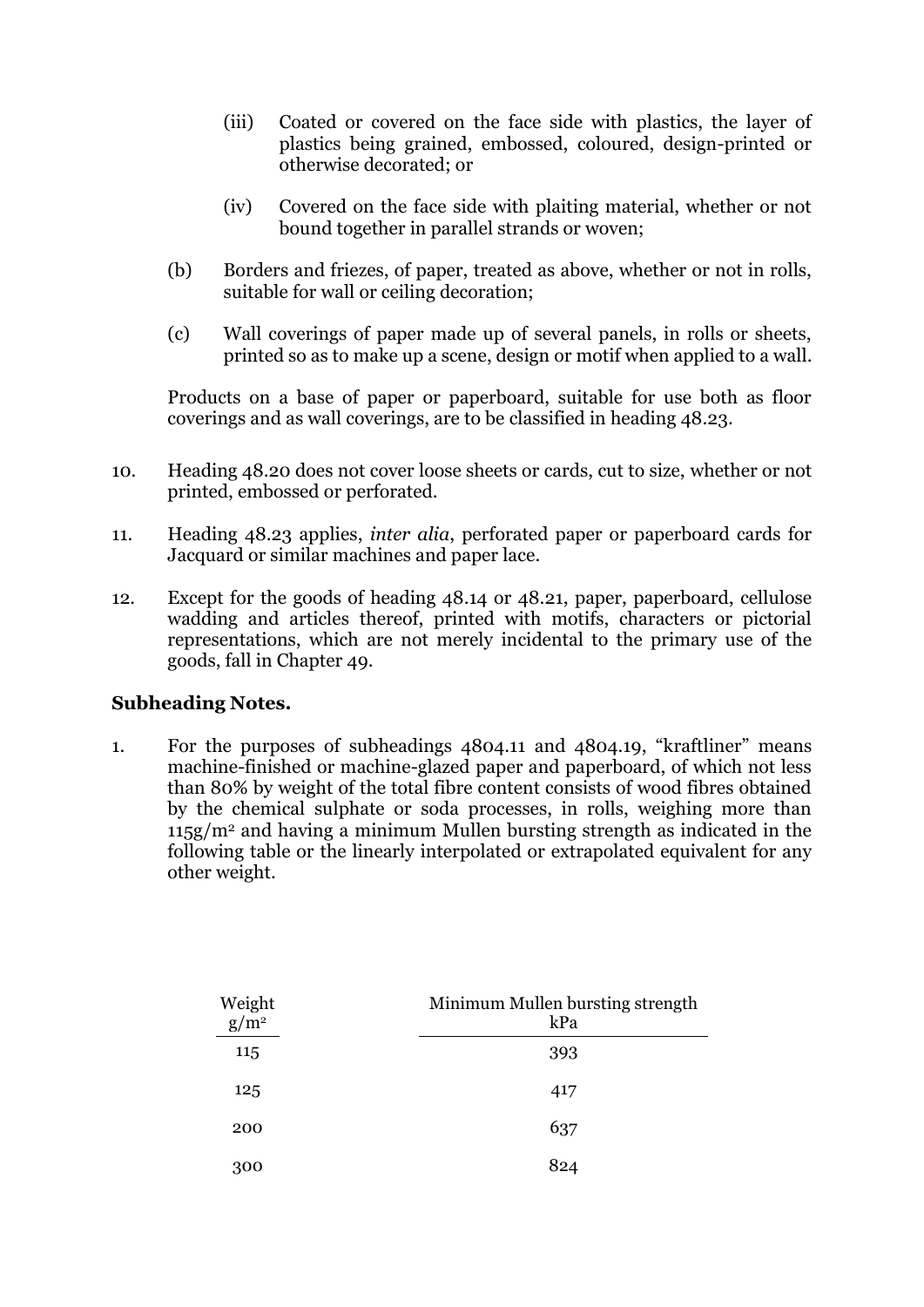- 2. For the purposes of subheadings 4804.21 and 4804.29, "sack kraft paper" means machine-finished paper, of which not less than 80% by weight of the total fibre content consists of fibres obtained by the chemical sulphate or soda processes, in rolls, weighing not less than 60 g/m<sup>2</sup> but not more than 115 g/m<sup>2</sup> and meeting one of the following sets of specifications:
	- (a) Having a Mullen burst index of not less than 3.7 kPa **.**m2g and a stretch factor of more than 4.5% in the cross direction and of more than 2% in the machine direction.
	- (b) Having minima for tear and tensile as indicated in the following table or the linearly interpolated equivalent for any other weight:

| Weight<br>$g/m^2$ |                      | Minimum tear<br>mN                           | Minimum tensile<br>kN/m |                                              |  |
|-------------------|----------------------|----------------------------------------------|-------------------------|----------------------------------------------|--|
|                   | Machine<br>direction | Machine<br>direction plus<br>cross direction | Cross<br>direction      | Machine<br>direction plus<br>cross direction |  |
| 60                | 700                  | 1,510                                        | 1.9                     | 6                                            |  |
| 70                | 830                  | 1,790                                        | 2.3                     | 7.2                                          |  |
| 80                | 965                  | 2,070                                        | 2.8                     | 8.3                                          |  |
| 100               | 1230                 | 2,635                                        | 3.7                     | 10.6                                         |  |
| 115               | 1425                 | 3,060                                        | 4.4                     | 12.3                                         |  |

- 3. For the purposes of subheading 4805.11, "semi-chemical fluting paper" means paper, in rolls, of which not less than 65% by weight of the total fibre content consists of unbleached hardwood fibres obtained by a combination of mechanical and chemical pluping processes, and having a CMT 30 (Corrugated Medium Tests with 30 minutes of conditioning) crush resistance exceeding 1.8 newtons/g/m<sup>2</sup> at 50% relative humidity, at 23 <sup>o</sup>C.
- 4. Subheading 4805.12 covers paper, in rolls, made mainly of straw pulp obtained by a combination of mechanical and chemical processes, weighing 130  $g/m^2$  or more, and having a CMT 30 (Corrugated Medium Test with 30 minutes of conditioning) crush resistance exceeding 1.4 newtons/ $g/m^2$  at 50% relative humidity 23 °C.
- 5. Subheadings 4805.24 and 4805.25 cover paper and paperboard made wholly or mainly of pulp of recovered (waste and scrap) paper or paperboard. Testliner may also have a surface layer of dyed paper or of paper made of bleached or unbleached non-recovered pulp. These products have a Mullen burst index of not less than 2 kPa ·m<sup>2</sup>g.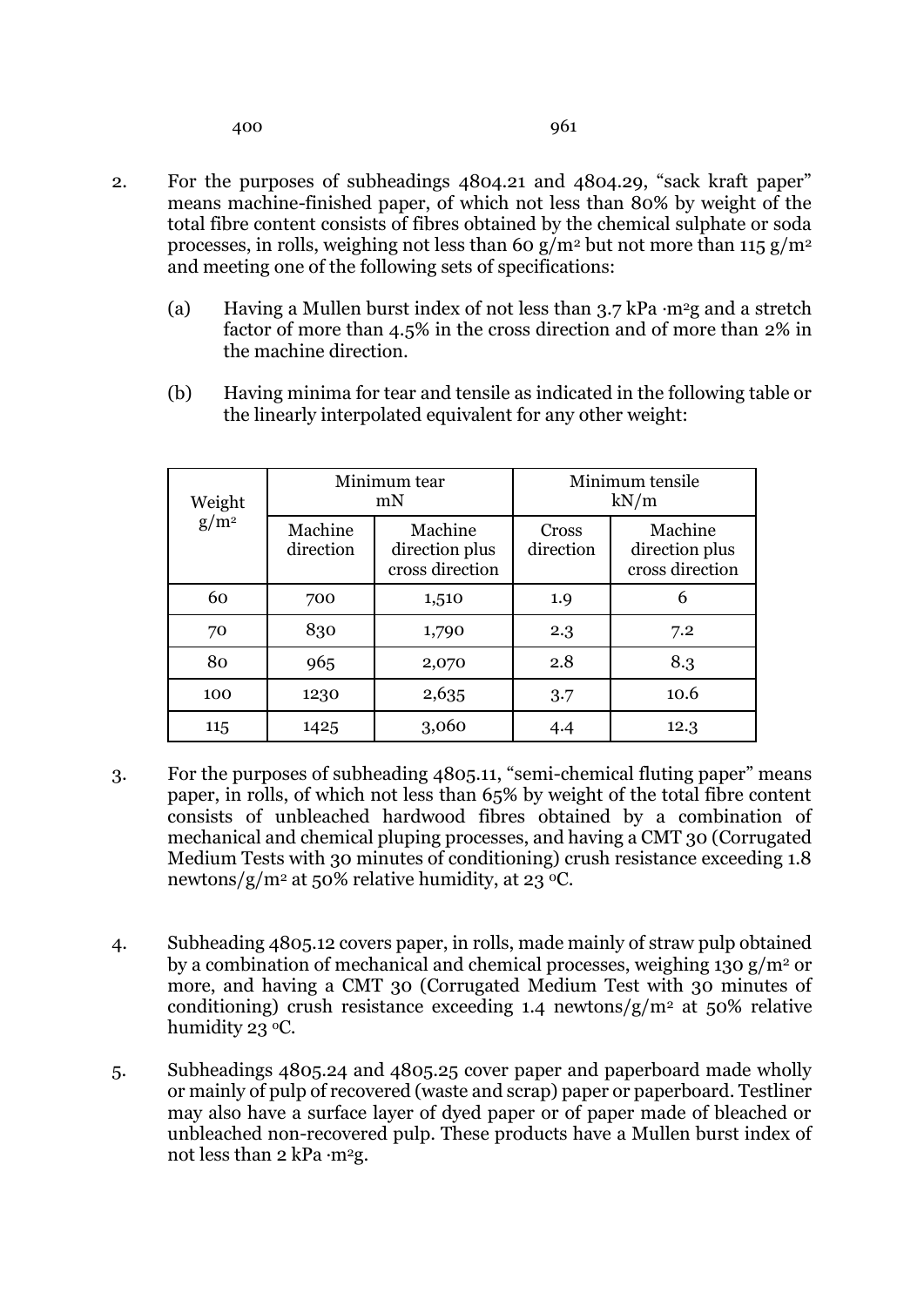- 6. For the purposes of subheading 4805.30, "sulphite wrapping paper" means machine-glazed paper, of which more than 40% by weight of the total fibre content consists of wood fibres obtained by the chemical sulphite process, having an ash content not exceeding 8% and having a Mullen burst index of not less than  $1.47$  kPa m<sup>2</sup>/g.
- 7. For the purposes of subheading 4810.22, "light-weight coated paper" means paper, coated on both sides, of a total weight not exceeding  $72 \text{ g/m}^2$ , with a coating weight not exceeding  $15 g/m^2$  per side, on a base of which not less than 50% by weight of the total fibre content consists of wood fibres obtained by a mechanical process.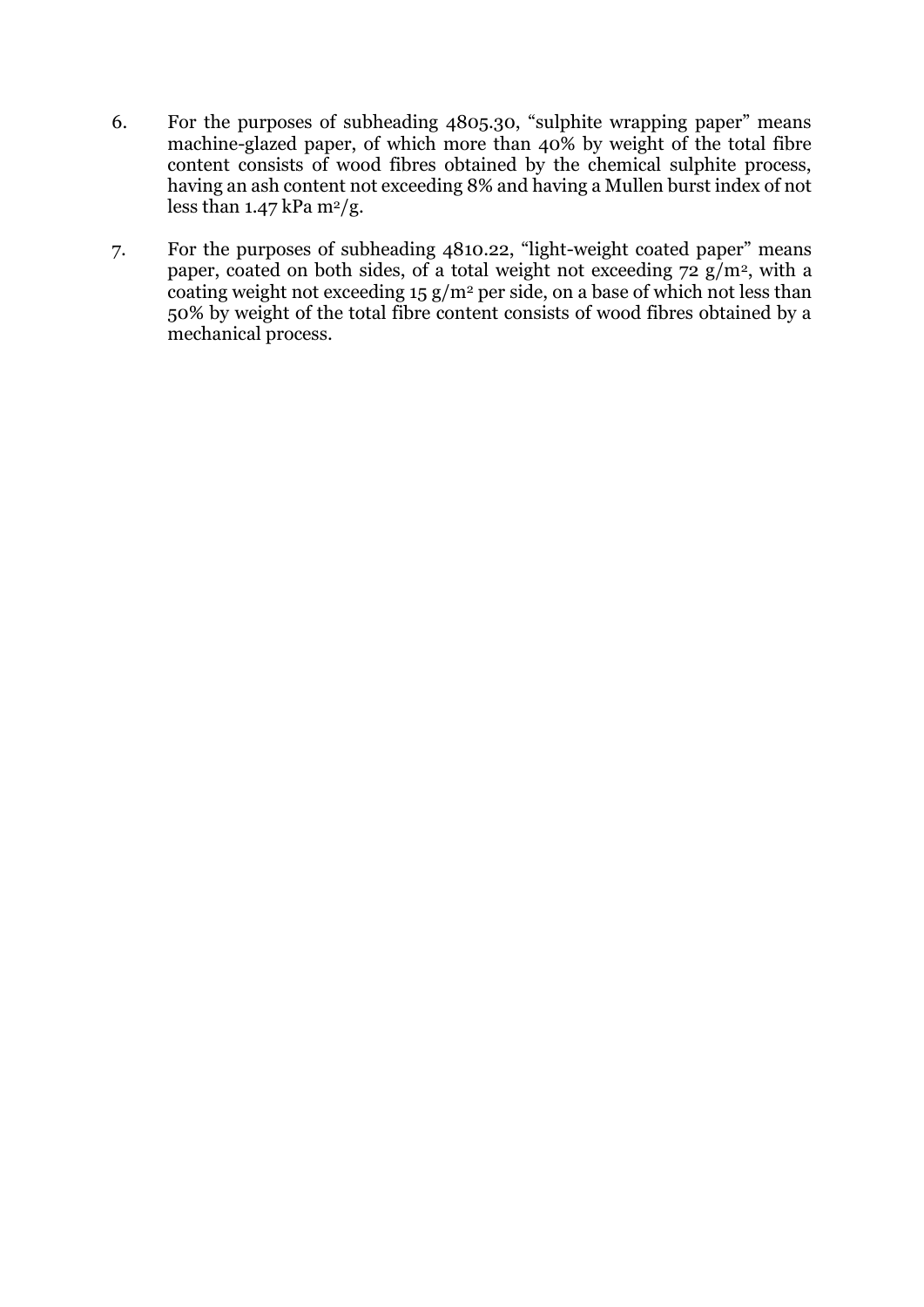| <b>HS</b> | <b>CET</b> | <b>DESCRIPTION OF GOODS</b>                           | <b>DUTY</b><br><b>RATE</b> | <b>UNIT</b> | <b>SITC</b><br><b>REV4</b> |
|-----------|------------|-------------------------------------------------------|----------------------------|-------------|----------------------------|
| 4801.00   | 00         | Newsprint, in rolls or sheets.                        | Free                       | kg          | 641.1                      |
| 48.02     |            | Uncoated paper and paperboard, of a kind used         |                            |             |                            |
|           |            | for writing, printing or other graphic purposes,      |                            |             |                            |
|           |            | and non perforated punch-cards and punch tape         |                            |             |                            |
|           |            | paper, in rolls or rectangular (including square)     |                            |             |                            |
|           |            | sheets, of any size, other than paper of heading      |                            |             |                            |
|           |            | 48.01 or 48.03; hand-made paper and paperboard.       |                            |             |                            |
| 4802.10   | 00         | - Hand-made paper and paperboard                      | 5%                         | kg          | 641.21                     |
| 4802.20   | $00\,$     | - Paper and paperboard of a kind used as a base for   | 5%                         | kg          | 641.22                     |
|           |            | photo-sensitive, heat-sensitive or electro-sensitive  |                            |             |                            |
|           |            | paper or paperboard                                   |                            |             |                            |
| 4802.40   | 00         | - Wallpaper base                                      | 5%                         | kg          | 641.24                     |
|           |            | - Other paper and paperboard, not containing fibres   |                            |             |                            |
|           |            | obtained by a mechanical or chemi-mechanical process  |                            |             |                            |
|           |            | or of which not more than 10% by weight of the total  |                            |             |                            |
|           |            | fibre content consists of such fibres:                |                            |             |                            |
| 4802.54   | $00\,$     | - - Weighing less than 40 g/m <sup>2</sup>            | Free                       | kg          | 641.263                    |
| 4802.55   | $00\,$     | - - Weighing 40 $g/m^2$ or more but not more than 150 | Free                       | kg          | 641.261                    |
|           |            | $g/m^2$ , in rolls                                    |                            |             |                            |
| 4802.56   | 00         | - - Weighing 40 $g/m^2$ or more but not more than 150 | Free                       | kg          | 641.265                    |
|           |            | $g/m2$ , in sheets with one side not exceeding 435    |                            |             |                            |
|           |            | mm and the other side not exceeding 297 mm in         |                            |             |                            |
|           |            | the unfolded state                                    |                            |             |                            |
| 4802.57   | 00         | - - Other, weighing $40 g/m2$ or more but not more    | Free                       | kg          | 641.266                    |
|           |            | than 150 $g/m^2$                                      |                            |             |                            |
| 4802.58   | 00         | - - Weighing more than 150 $g/m^2$                    | Free                       | kg          | 641.269                    |
|           |            | - Other paper and paperboard, of which more than      |                            |             |                            |
|           |            | 10% by weight of the total fibre content consists of  |                            |             |                            |
|           |            | fibres obtained by a mechanical or chemi-             |                            |             |                            |
|           |            | mechanical process:                                   |                            |             |                            |
| 4802.61   | 00         | - - In rolls                                          | 5%                         | kg          | 641.291                    |
| 4802.62   | $00\,$     | - - In sheets with one side not exceeding 435 mm      | 5%                         | kg          | 641.294                    |
|           |            | and the other side not exceeding 297 mm in the        |                            |             |                            |
|           |            | unfolded state                                        |                            |             |                            |
|           |            | - - Other                                             |                            |             |                            |
| 4802.69   | 10         | --- Cards, not punched, for punch card machines,      | 5%                         | kg          | 641.2991                   |
|           |            | whether or not in strips                              |                            |             |                            |
| 4802.69   | 90         | $--$ Other                                            | 5%                         | kg          | 641.2999                   |
| 4803.00   |            | Toilet or facial tissue stock, towel or napkin stock  |                            |             |                            |
|           |            | and similar paper of a kind used for household or     |                            |             |                            |
|           |            | sanitary purposes, cellulose wadding and webs of      |                            |             |                            |
|           |            | cellulose fibres, whether or not creped, crinkled,    |                            |             |                            |
|           |            | embossed, perforated, surface-coloured, surface-      |                            |             |                            |
|           |            | decorated or printed, in rolls or sheets.             |                            |             |                            |
| 4803.00   | 10         | --- Wadding                                           | 5%                         | kg          | 641.631                    |
| 4803.00   | 20         | --- Toilet or facial tissue stock                     | 5%                         | kg          | 641.632                    |
| 4803.00   | 90         | $--$ Other                                            | 5%                         | kg          | 641.639                    |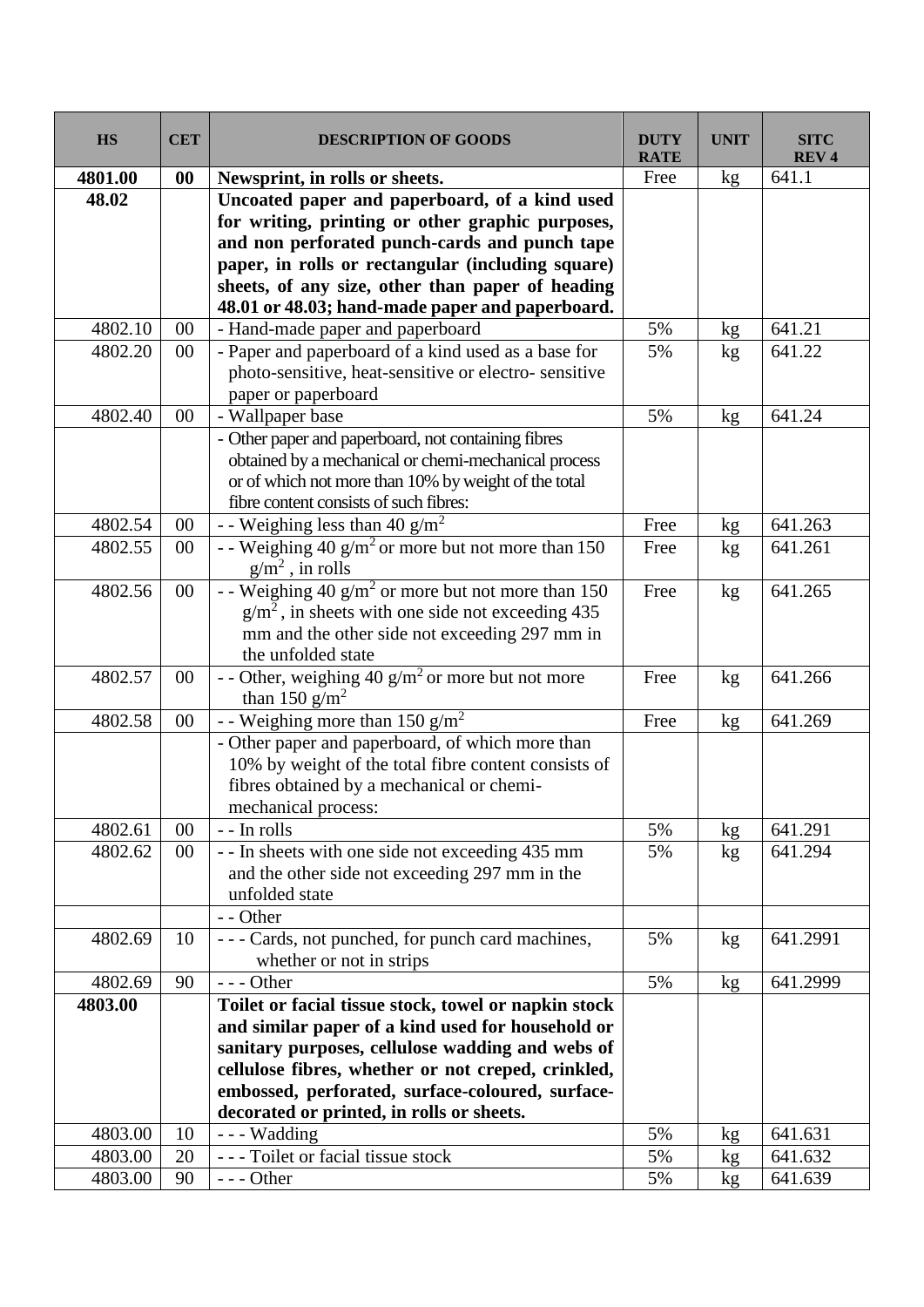| <b>HS</b> | <b>CET</b> | <b>DESCRIPTION OF GOODS</b>                                                                                                                                             | <b>DUTY</b><br><b>RATE</b> | <b>UNIT</b>     | <b>SITC</b><br><b>REV4</b> |
|-----------|------------|-------------------------------------------------------------------------------------------------------------------------------------------------------------------------|----------------------------|-----------------|----------------------------|
| 48.04     |            | Uncoated kraft paper and paperboard, in rolls or<br>sheets, other than that of heading 48.02 or 48.03.                                                                  |                            |                 |                            |
|           |            | - Kraftliner:                                                                                                                                                           |                            |                 |                            |
| 4804.11   | 00         | - - Unbleached                                                                                                                                                          | 5%                         | kg              | 641.411                    |
| 4804.19   | 00         | - - Other                                                                                                                                                               | 5%                         | kg              | 641.419                    |
|           |            | - Sack kraft paper:                                                                                                                                                     |                            |                 |                            |
| 4804.21   | 00         | - - Unbleached                                                                                                                                                          | 5%                         | kg              | 641.421                    |
| 4804.29   | $00\,$     | - - Other                                                                                                                                                               | 5%                         | kg              | 641.429                    |
|           |            | - Other kraft paper and paperboard weighing 150<br>$g/m2$ or less:                                                                                                      |                            |                 |                            |
| 4804.31   | 00         | - - Unbleached                                                                                                                                                          | 5%                         | kg              | 641.461                    |
| 4804.39   | 00         | - - Other                                                                                                                                                               | 5%                         | kg              | 641.469                    |
|           |            | - Other kraft paper and paperboard weighing more<br>than 150 g/m <sup>2</sup> but less than 225 g/m <sup>2</sup> :                                                      |                            |                 |                            |
| 4804.41   | $00\,$     | - - Unbleached                                                                                                                                                          | 5%                         | kg <sub>2</sub> | 641.471                    |
| 4804.42   | $00\,$     | - - Bleached uniformly through the mass and of<br>which more than 95% by weight of the total fibre<br>content consists of wood fibres obtained by a<br>chemical process | 5%                         | kg              | 641.472                    |
| 4804.49   | 00         | - - Other                                                                                                                                                               | 5%                         | kg              | 641.479                    |
|           |            | - Other kraft paper and paperboard weighing 225<br>$g/m2$ or more:                                                                                                      |                            |                 |                            |
| 4804.51   | 00         | - - Unbleached                                                                                                                                                          | 5%                         | kg              | 641.481                    |
| 4804.52   | $00\,$     | - - Bleached uniformly through the mass and of<br>which more than 95% by weight of the total fibre<br>content consists of wood fibres obtained by a<br>chemical process | 5%                         | kg              | 641.482                    |
| 4804.59   | 00         | - - Other                                                                                                                                                               | 5%                         | kg              | 641.489                    |
| 48.05     |            | Other uncoated paper and paperboard, in rolls or<br>sheets, not further worked or processed than as<br>specified in Note 3 to this Chapter.<br>- Fluting paper:         |                            |                 |                            |
| 4805.11   | 00         | - - Semi-chemical fluting paper                                                                                                                                         | 5%                         | kg              | 641.511                    |
| 4805.12   | 00         | - - Straw fluting paper                                                                                                                                                 | 5%                         | kg              | 641.512                    |
| 4805.19   | 00         | - - Other                                                                                                                                                               | 5%                         | kg              | 641.519                    |
|           |            | - Testliner (recycled liner board):                                                                                                                                     |                            |                 |                            |
| 4805.24   | $00\,$     | $\overline{\phantom{2}}$ - Weighing 150 g/m <sup>2</sup> or less                                                                                                        | 5%                         | kg              | 641.544                    |
| 4805.25   | $00\,$     | - - Weighing more than 150 g/m <sup>2</sup>                                                                                                                             | 5%                         | kg              | 641.545                    |
| 4805.30   | $00\,$     | - Sulphite wrapping paper                                                                                                                                               | 5%                         | kg              | 641.52                     |
| 4805.40   | 00         | - Filter paper and paperboard                                                                                                                                           | 5%                         | kg              | 641.561                    |
| 4805.50   | 00         | - Felt paper and paperboard                                                                                                                                             | 5%                         | kg              | 641.562                    |
|           |            | - Other:                                                                                                                                                                |                            |                 |                            |
| 4805.91   | 00         | - - Weighing $150 \text{ g/m}^2$ or less                                                                                                                                | 5%                         | kg              | 641.591                    |
| 4805.92   | $00\,$     | - Weighing more than 150 $g/m2$ but less than 225<br>$g/m^2$                                                                                                            | 5%                         | kg              | 641.592                    |
| 4805.93   | $00\,$     | - - Weighing 225 $g/m2$ or more                                                                                                                                         | 5%                         | kg              | 641.593                    |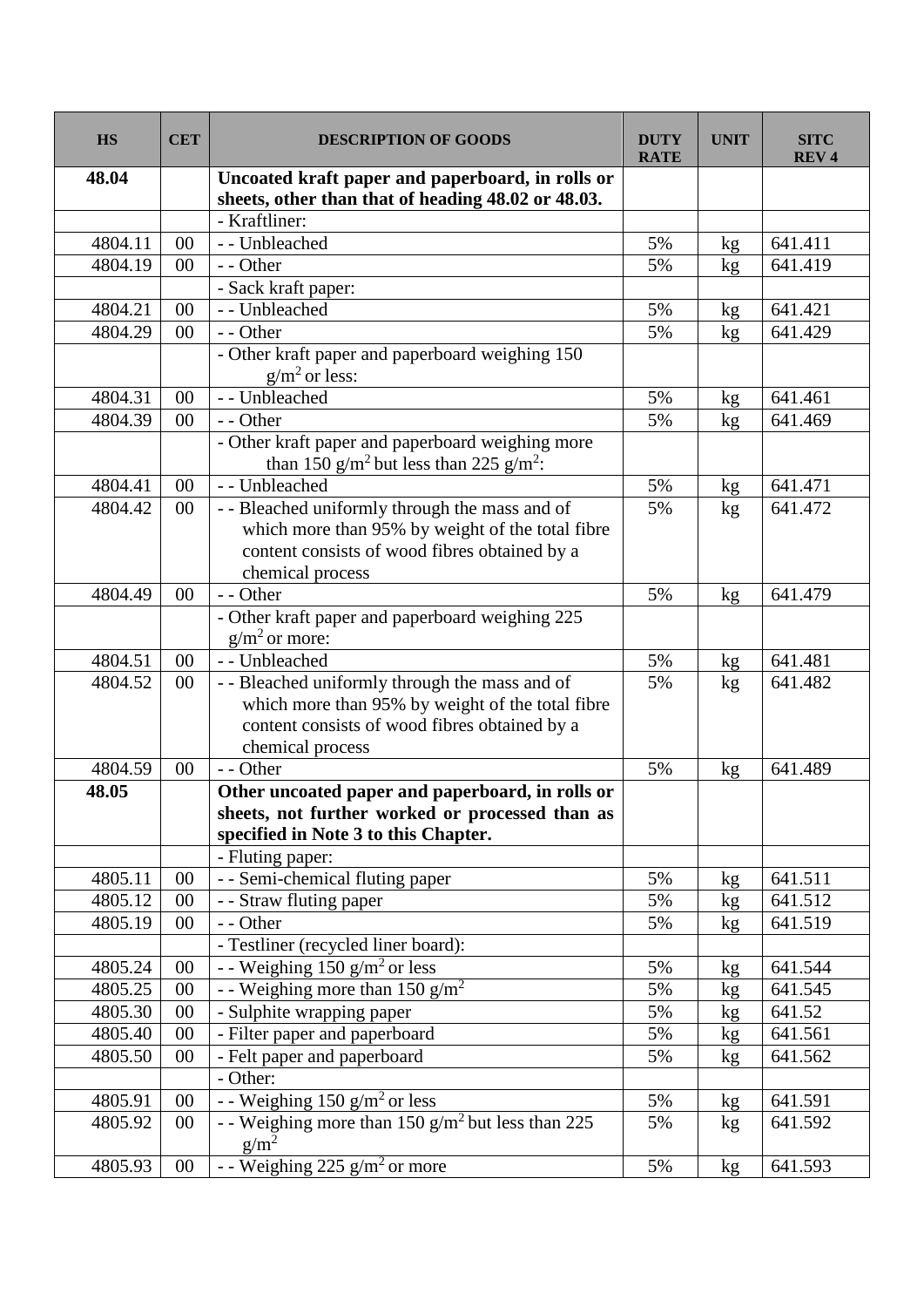| <b>HS</b> | <b>CET</b> | <b>DESCRIPTION OF GOODS</b>                                                                                                                                                                                                                                                                                                                                                                                                                                                                                                                                                                               | <b>DUTY</b><br><b>RATE</b> | <b>UNIT</b> | <b>SITC</b><br><b>REV4</b> |
|-----------|------------|-----------------------------------------------------------------------------------------------------------------------------------------------------------------------------------------------------------------------------------------------------------------------------------------------------------------------------------------------------------------------------------------------------------------------------------------------------------------------------------------------------------------------------------------------------------------------------------------------------------|----------------------------|-------------|----------------------------|
| 48.06     |            | Vegetable parchment, greaseproof papers, tracing<br>papers and glassine and other glazed transparent<br>or translucent papers, in rolls or sheets.                                                                                                                                                                                                                                                                                                                                                                                                                                                        |                            |             |                            |
| 4806.10   | 00         | - Vegetable parchment                                                                                                                                                                                                                                                                                                                                                                                                                                                                                                                                                                                     | 5%                         | kg          | 641.531                    |
| 4806.20   | 00         | - Greaseproof papers                                                                                                                                                                                                                                                                                                                                                                                                                                                                                                                                                                                      | 5%                         | kg          | 641.532                    |
| 4806.30   | $00\,$     | - Tracing papers                                                                                                                                                                                                                                                                                                                                                                                                                                                                                                                                                                                          | 5%                         | kg          | 641.533                    |
| 4806.40   | $00\,$     | - Glassine and other glazed transparent or translucent<br>paper                                                                                                                                                                                                                                                                                                                                                                                                                                                                                                                                           | 5%                         | kg          | 641.534                    |
| 4807.00   | 00         | Composite paper and paperboard (made by<br>sticking flat layers of paper or paperboard<br>together with an adhesive), not surface-coated or<br>impregnated,<br>whether<br>or<br>not<br>internally<br>reinforced, in rolls or sheets.                                                                                                                                                                                                                                                                                                                                                                      | 5%                         | kg          | 641.92                     |
| 48.08     |            | Paper and paperboard, corrugated (with or<br>without glued flat surface sheets), creped,<br>crinkled, embossed or perforated, in rolls or<br>sheets, other than paper of the kind described in<br>heading 48.03.                                                                                                                                                                                                                                                                                                                                                                                          |                            |             |                            |
| 4808.10   | 00         | - Corrugated paper and paperboard, whether or not<br>perforated:                                                                                                                                                                                                                                                                                                                                                                                                                                                                                                                                          |                            |             |                            |
| 4808.10   | 10         | --- With glued flat surface sheets                                                                                                                                                                                                                                                                                                                                                                                                                                                                                                                                                                        | 5%                         | kg          | 641.641                    |
| 4808.10   | 90         | $--$ Other                                                                                                                                                                                                                                                                                                                                                                                                                                                                                                                                                                                                | 5%                         | kg          | 641.649                    |
| 4808.40   | 00         | - Kraft paper, creped or crinkled, whether or not<br>embossed or perforated                                                                                                                                                                                                                                                                                                                                                                                                                                                                                                                               | 5%                         | kg          | 641.62                     |
| 4808.90   | $00\,$     | - Other                                                                                                                                                                                                                                                                                                                                                                                                                                                                                                                                                                                                   | 5%                         | kg          | 641.69                     |
| 48.09     |            | Carbon paper, self-copy paper and other copying<br><i>(including)</i><br>transfer<br>papers<br>coated<br>or<br><b>or</b><br>impregnated paper for duplicator stencils or offset<br>plates), whether or not printed, in rolls or sheets.                                                                                                                                                                                                                                                                                                                                                                   |                            |             |                            |
| 4809.20   | $00\,$     | - Self-copy paper                                                                                                                                                                                                                                                                                                                                                                                                                                                                                                                                                                                         | 5%                         | kg          | 641.312                    |
| 4809.90   | 00         | - Other:                                                                                                                                                                                                                                                                                                                                                                                                                                                                                                                                                                                                  |                            |             |                            |
| 4809.90   | 10         | --- Carbon or similar copying paper                                                                                                                                                                                                                                                                                                                                                                                                                                                                                                                                                                       | 5%                         | kg          | 641.311                    |
| 4809.90   | 90         | $--$ Other                                                                                                                                                                                                                                                                                                                                                                                                                                                                                                                                                                                                | 5%                         | kg          | 641.319                    |
| 48.10     |            | Paper and paperboard, coated on one or both sides<br>with kaolin (China clay) or other inorganic<br>substances, with or without a binder, and with no<br>other coating, whether or not surface-coloured,<br>surface-decorated<br>printed, in rolls<br>or<br><b>or</b><br>rectangular (including square) sheets, of any size.<br>- Paper and paperboard of a kind used for writing,<br>printing or other graphic purposes, not containing<br>fibres obtained by a mechanical or chemi-mechanical<br>process or of which not more than 10% by weight of<br>the total fibre content consists of such fibres: |                            |             |                            |
| 4810.13   | 00         | - - In rolls                                                                                                                                                                                                                                                                                                                                                                                                                                                                                                                                                                                              | 5%                         | kg          | 641.321                    |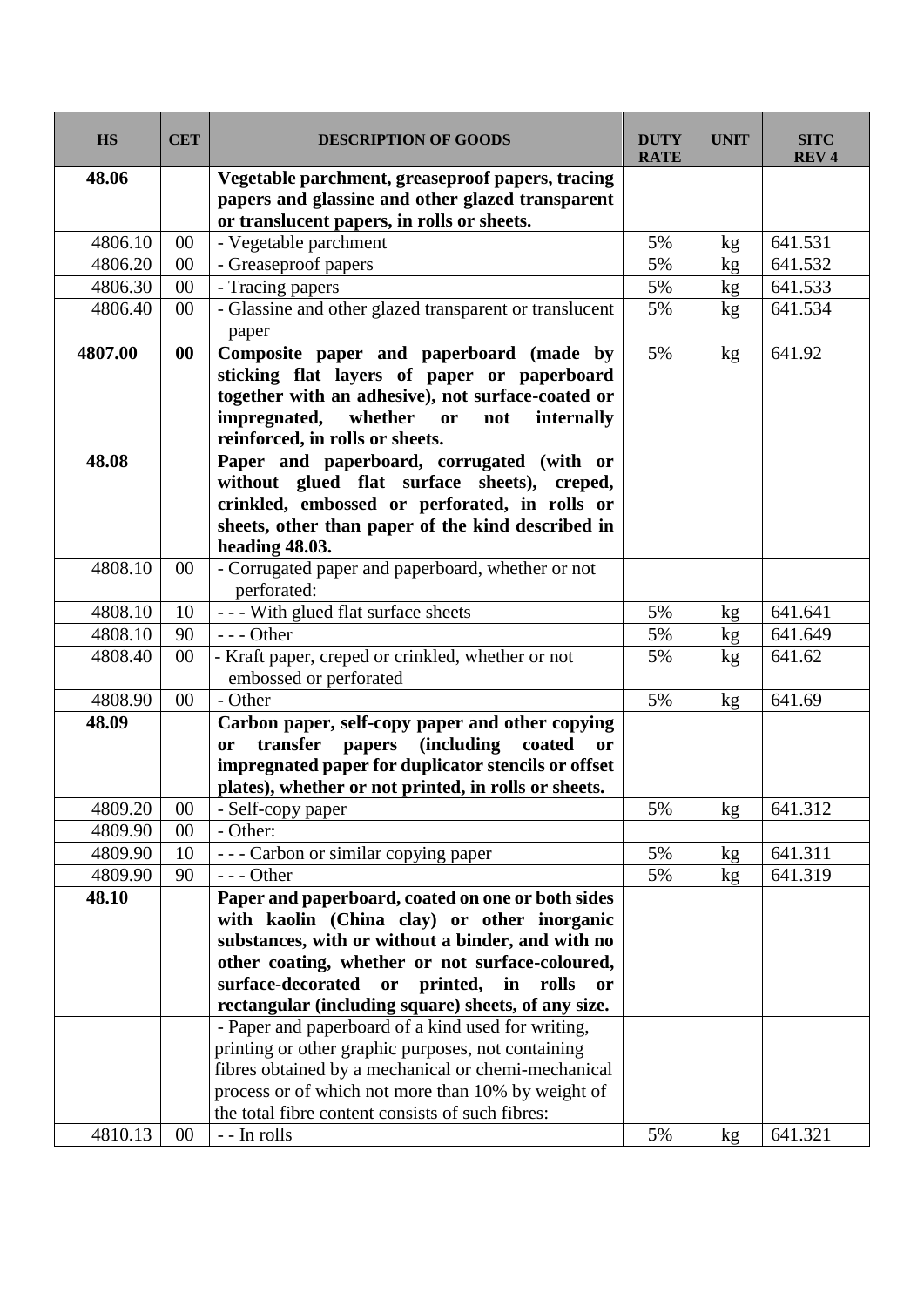| <b>HS</b> | <b>CET</b> | <b>DESCRIPTION OF GOODS</b>                                                                              | <b>DUTY</b><br><b>RATE</b> | <b>UNIT</b>     | <b>SITC</b><br><b>REV4</b> |
|-----------|------------|----------------------------------------------------------------------------------------------------------|----------------------------|-----------------|----------------------------|
| 4810.14   | $00\,$     | - - In sheets with one side not exceeding 435mm and                                                      | 5%                         | kg              | 641.322                    |
|           |            | the other side not exceeding 297 mm in the                                                               |                            |                 |                            |
|           |            | unfolded state                                                                                           |                            |                 |                            |
| 4810.19   | 00         | - - Other                                                                                                | 5%                         | kg              | 641.329                    |
|           |            | - Paper and paperboard of a kind used for writing,                                                       |                            |                 |                            |
|           |            | printing or other graphic purposes, of which more                                                        |                            |                 |                            |
|           |            | than 10% by weight of the total fibre content consists                                                   |                            |                 |                            |
|           |            | of fibres obtained by a mechanical or chemi-                                                             |                            |                 |                            |
|           |            | mechanical process:                                                                                      |                            |                 |                            |
| 4810.22   | 00         | - - Light-weight coated paper                                                                            | 5%                         | kg              | 641.342                    |
| 4810.29   | 00         | - - Other                                                                                                | 5%                         | kg              | 641.349                    |
|           |            | - Kraft paper and paperboard, other than that of a                                                       |                            |                 |                            |
|           |            | kind used for writing, printing or other graphic                                                         |                            |                 |                            |
|           |            | purposes:                                                                                                |                            |                 |                            |
| 4810.31   | 00         | - - Bleached uniformly throughout the mass and of                                                        | 5%                         | kg              | 641.74                     |
|           |            | which more than 95% by weight of the total fibre                                                         |                            |                 |                            |
|           |            | content consists of wood fibres obtained by a                                                            |                            |                 |                            |
|           |            | chemical process, and weighing $150$ g/m <sup>2</sup> or less                                            |                            |                 |                            |
| 4810.32   | $00\,$     | - - Bleached uniformly throughout the mass and of                                                        | 5%                         | kg              | 641.75                     |
|           |            | which more than 95% by weight of the total fibre                                                         |                            |                 |                            |
|           |            | content consists of wood fibres obtained by a                                                            |                            |                 |                            |
|           |            | chemical process, and weighing more than 150                                                             |                            |                 |                            |
|           |            | $g/m^2$                                                                                                  |                            |                 |                            |
| 4810.39   | 00         | - - Other                                                                                                | 5%                         | kg              | 641.76                     |
|           |            | - Other paper and paperboard:                                                                            |                            |                 |                            |
| 4810.92   | 00         | - - Multi-ply                                                                                            | 5%                         | kg              | 641.772                    |
| 4810.99   | 00         | - - Other                                                                                                | 5%                         | kg              | 641.779                    |
| 48.11     |            | Paper, paperboard, cellulose wadding and webs of                                                         |                            |                 |                            |
|           |            | cellulose fibres, coated, impregnated, covered,                                                          |                            |                 |                            |
|           |            | surface-coloured, surface-decorated or printed, in<br>rolls or rectangular (including square) sheets, of |                            |                 |                            |
|           |            | any size, other than goods of the kind described in                                                      |                            |                 |                            |
|           |            | heading 48.03, 48.09 or 48.10.                                                                           |                            |                 |                            |
| 4811.10   | $00\,$     | - Tarred, bituminised or asphalted paper and                                                             | 5%                         | kg <sub>2</sub> | 641.73                     |
|           |            | paperboard                                                                                               |                            |                 |                            |
|           |            | - Gummed or adhesive paper and paperboard:                                                               |                            |                 |                            |
| 4811.41   | 00         | - - Self-adhesive                                                                                        | 5%                         | kg              | 641.781                    |
| 4811.49   | $00\,$     | - - Other                                                                                                | 5%                         | kg              | 641.789                    |
|           |            | - Paper and paperboard coated, impregnated or                                                            |                            |                 |                            |
|           |            | covered with plastics (excluding adhesives):                                                             |                            |                 |                            |
| 4811.51   | 00         | - - Bleached, weighing more than 150 g/m <sup>2</sup>                                                    | 5%                         | kg              | 641.71                     |
| 4811.59   | $00\,$     | - - Other                                                                                                | 5%                         | kg              | 641.72                     |
| 4811.60   | $00\,$     | - Paper and paperboard, coated, impregnated or                                                           | 5%                         | kg              | 641.791                    |
|           |            | covered with wax, paraffin wax, stearin, oil or                                                          |                            |                 |                            |
|           |            | glycerol.                                                                                                |                            |                 |                            |
| 4811.90   | $00\,$     | - Other paper, paperboard, cellulose wadding and                                                         | 5%                         | kg              | 641.799                    |
|           |            | webs or cellulose fibres                                                                                 |                            |                 |                            |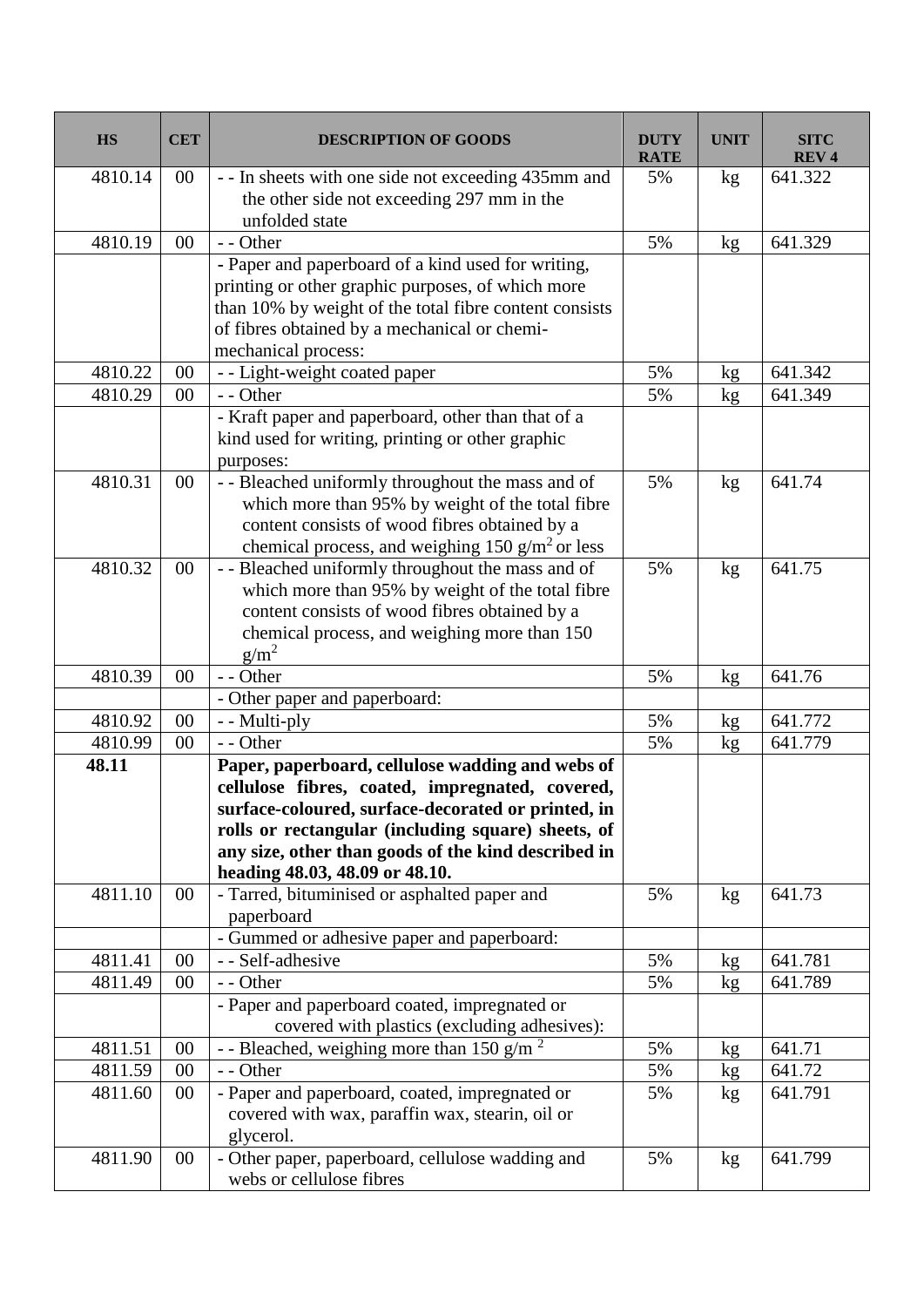| <b>HS</b> | <b>CET</b> | <b>DESCRIPTION OF GOODS</b>                                                                                                                                                                                                                                                                                                                                                                                                                                                                    | <b>DUTY</b><br><b>RATE</b> | <b>UNIT</b> | <b>SITC</b><br><b>REV4</b> |
|-----------|------------|------------------------------------------------------------------------------------------------------------------------------------------------------------------------------------------------------------------------------------------------------------------------------------------------------------------------------------------------------------------------------------------------------------------------------------------------------------------------------------------------|----------------------------|-------------|----------------------------|
| 4812.00   | 00         | Filter blocks, slabs and plates, of paper pulp                                                                                                                                                                                                                                                                                                                                                                                                                                                 | Free                       | kg          | 641.93                     |
| 48.13     |            | Cigarette paper, whether or not cut to size or in<br>the form of booklets or tubes.                                                                                                                                                                                                                                                                                                                                                                                                            |                            |             |                            |
| 4813.10   | 00         | - In the form of booklets or tubes                                                                                                                                                                                                                                                                                                                                                                                                                                                             | 5%                         | kg          | 642.411                    |
| 4813.20   | 00         | - In rolls of a width not exceeding 5 cm                                                                                                                                                                                                                                                                                                                                                                                                                                                       | 5%                         | kg          | 642.412                    |
| 4813.90   | $00\,$     | - Other                                                                                                                                                                                                                                                                                                                                                                                                                                                                                        | 5%                         | kg          | 641.55                     |
| 48.14     |            | Wallpaper and similar wall coverings; window<br>transparencies of paper.                                                                                                                                                                                                                                                                                                                                                                                                                       |                            |             |                            |
| 4814.20   | $00\,$     | - Wallpaper and similar wall coverings, consisting of<br>paper coated or covered, on the face side, with a<br>grained, embossed, coloured, design-printed or<br>otherwise decorated layer of plastics                                                                                                                                                                                                                                                                                          | 25%                        | kg          | 641.942                    |
| 4814.90   | 00         | - Other                                                                                                                                                                                                                                                                                                                                                                                                                                                                                        | 25%                        | kg          | 641.949                    |
| [48.15]   |            | <b>Deleted</b>                                                                                                                                                                                                                                                                                                                                                                                                                                                                                 |                            |             |                            |
| 48.16     |            | Carbon paper, self-copy paper and other copying<br>or transfer papers (other than those of heading<br>48.09), duplicator stencils and offset plates, of<br>paper, whether or not put up in boxes.                                                                                                                                                                                                                                                                                              |                            |             |                            |
| 4816.20   | $00\,$     | - Self-copy paper                                                                                                                                                                                                                                                                                                                                                                                                                                                                              | 5%                         | kg          | 642.422                    |
| 4816.90   | 00         | - Other:                                                                                                                                                                                                                                                                                                                                                                                                                                                                                       |                            |             |                            |
| 4816.90   | 10         | - - - Carbon or similar copying papers                                                                                                                                                                                                                                                                                                                                                                                                                                                         | 15%                        | kg          | 642.421                    |
| 4816.90   | 90         | $--$ Other                                                                                                                                                                                                                                                                                                                                                                                                                                                                                     | 5%                         | kg          | 642.429                    |
| 48.17     |            | Envelopes, letter cards, plain postcards and<br>correspondence cards, of paper or paperboard;<br>boxes, pouches, wallets and writing compendiums,<br>of paper or paperboard, containing an assortment<br>of paper stationery.                                                                                                                                                                                                                                                                  |                            |             |                            |
| 4817.10   | $00\,$     | - Envelopes                                                                                                                                                                                                                                                                                                                                                                                                                                                                                    | 25%                        | kg          | 642.21                     |
| 4817.20   | $00\,$     | - Letter cards, plain postcards and correspondence<br>cards                                                                                                                                                                                                                                                                                                                                                                                                                                    | 25%                        | kg          | 642.22                     |
| 4817.30   | $00\,$     | - Boxes, pouches, wallets and writing compendiums,<br>of paper or paperboard, containing an assortment<br>of paper stationery                                                                                                                                                                                                                                                                                                                                                                  | 25%                        | kg          | 642.23                     |
| 48.18     |            | Toilet paper and similar paper, cellulose wadding or<br>webs of cellulose fibres, of a kind used for<br>household or sanitary purposes, in rolls of a width<br>not exceeding 36 cm, or cut to size or shape,<br>handkerchiefs,<br>cleansing<br>tissues,<br>towels.<br>tablecloths, serviettes, bed sheets and similar<br>household, sanitary or hospital articles, articles of<br>apparel and clothing accessories, of paper pulp,<br>paper, cellulose wadding or webs of cellulose<br>fibres. |                            |             |                            |
| 4818.10   | 00         | - Toilet paper                                                                                                                                                                                                                                                                                                                                                                                                                                                                                 | Free                       | kg          | 642.43                     |
| 4818.20   | $00\,$     | - Handkerchiefs, cleansing or facial tissues and<br>towels                                                                                                                                                                                                                                                                                                                                                                                                                                     | 25%                        | kg          | 642.941                    |
|           |            | - Tablecloth and serviettes:                                                                                                                                                                                                                                                                                                                                                                                                                                                                   |                            |             |                            |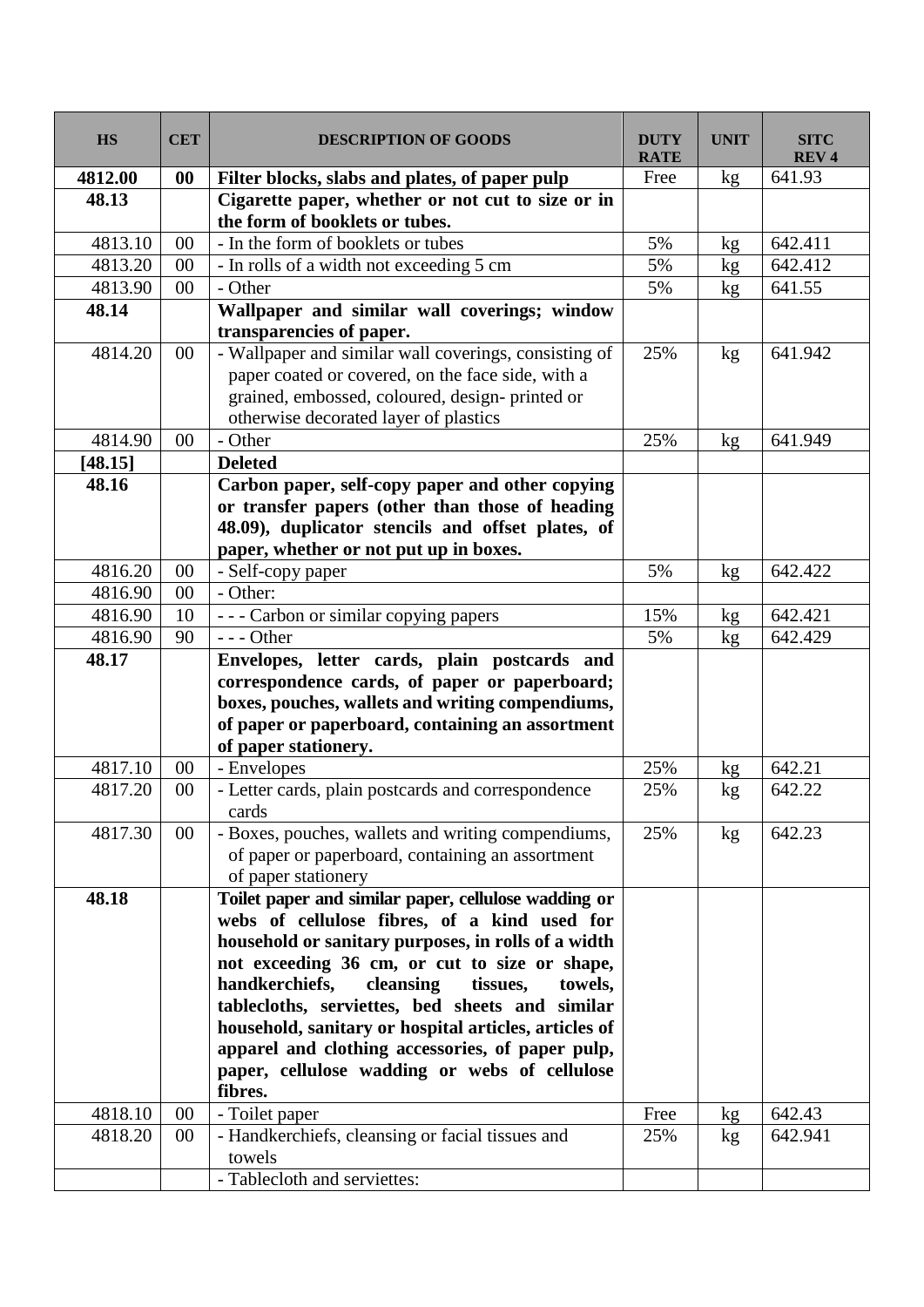| <b>HS</b> | <b>CET</b> | <b>DESCRIPTION OF GOODS</b>                                                                     | <b>DUTY</b><br><b>RATE</b> | <b>UNIT</b> | <b>SITC</b><br>REV <sub>4</sub> |
|-----------|------------|-------------------------------------------------------------------------------------------------|----------------------------|-------------|---------------------------------|
| 4818.30   | 10         | --- Tablecloths                                                                                 | 25%                        | kg          | 642.942                         |
| 4818.30   | 20         | - - - Serviettes                                                                                | 25%                        | kg          | 642.943                         |
| 4818.50   | 00         | - Articles of apparel and clothing accessories                                                  | 25%                        | kg          | 642.944                         |
| 4818.90   | 00         | - Other                                                                                         | 25%                        | kg          | 642.949                         |
| 48.19     |            | Cartons, boxes, cases, bags and other packing                                                   |                            |             |                                 |
|           |            | containers, of paper, paperboard, cellulose                                                     |                            |             |                                 |
|           |            | wadding or webs of cellulose fibres; box files, letter                                          |                            |             |                                 |
|           |            | trays, and similar articles, of paper or paperboard                                             |                            |             |                                 |
|           |            | of a kind used in offices, shops or the like.                                                   |                            |             |                                 |
| 4819.10   | $00\,$     | - Cartons, boxes and cases, of corrugated paper or                                              | 15%                        | kg          | 642.11                          |
|           |            | paperboard                                                                                      |                            |             |                                 |
| 4819.20   | $00\,$     | - Folding cartons, boxes and cases, of non-                                                     | 5%                         | kg          | 642.12                          |
|           |            | corrugated paper or paperboard                                                                  |                            |             |                                 |
| 4819.30   | 00         | - Sacks and bags, having a base of a width of 40 cm                                             |                            |             |                                 |
|           |            | or more:                                                                                        |                            |             |                                 |
| 4819.30   | 10         | - - - Unprinted                                                                                 | 5%                         | kg          | 642.131                         |
| 4819.30   | 90         | $--$ Other                                                                                      | 5%                         | kg          | 642.139                         |
| 4819.40   | $00\,$     | - Other sacks and bags, including cones:                                                        |                            |             |                                 |
| 4819.40   | 10         | - - - Unprinted                                                                                 | 15%                        | kg          | 642.141                         |
| 4819.40   | 90         | $--$ Other                                                                                      | 20%                        | kg          | 642.149                         |
| 4819.50   | $00\,$     | - Other packing containers, including record sleeves:                                           |                            |             |                                 |
| 4819.50   | 10         | - - - Egg boxes and trays                                                                       | 15%                        | kg          | 642.151                         |
| 4819.50   | 90         | $--$ Other                                                                                      | 15%                        | kg          | 642.159                         |
| 4819.60   | 00         | - Box files, letter trays, storage boxes and similar                                            | 25%                        | kg          | 642.16                          |
|           |            | articles, of a kind used in offices, shops or the like                                          |                            |             |                                 |
| 48.20     |            | Registers, account books, note books, order books,                                              |                            |             |                                 |
|           |            | receipt books, letter pads, memorandum pads,                                                    |                            |             |                                 |
|           |            | diaries and similar articles, exercise books,                                                   |                            |             |                                 |
|           |            | blotting-pads, binders (loose-leaf or other),<br>folders, file covers, manifold business forms, |                            |             |                                 |
|           |            | interleaved carbon sets and other articles of                                                   |                            |             |                                 |
|           |            | stationery, of paper or paperboard; albums for                                                  |                            |             |                                 |
|           |            | samples or for collections and book covers, of                                                  |                            |             |                                 |
|           |            | paper or paperboard.                                                                            |                            |             |                                 |
| 4820.10   | $00\,$     | - Registers, account books, note books, order books,                                            | 25%                        | kg          | 642.31                          |
|           |            | receipt books, letter pads, memorandum pads,                                                    |                            |             |                                 |
|           |            | diaries and similar articles                                                                    |                            |             |                                 |
| 4820.20   | 00         | - Exercise books                                                                                | Free                       | kg          | 642.32                          |
| 4820.30   | 00         | - Binders (other than book covers), folders and file                                            | 25%                        | kg          | 642.33                          |
|           |            | covers                                                                                          |                            |             |                                 |
| 4820.40   | $00\,$     | - Manifold business forms and interleaved carbon                                                | 25%                        | kg          | 642.34                          |
|           |            | sets                                                                                            |                            |             |                                 |
| 4820.50   | 00         | - Albums for samples or for collections                                                         | 25%                        | kg          | 642.35                          |
| 4820.90   | $00\,$     | - Other                                                                                         | 25%                        | kg          | 642.39                          |
| 48.21     |            | Paper or paperboard labels of all kinds, whether                                                |                            |             |                                 |
|           |            | or not printed.                                                                                 |                            |             |                                 |
| 4821.10   | 00         | - Printed                                                                                       | 15%                        | kg          | 892.811                         |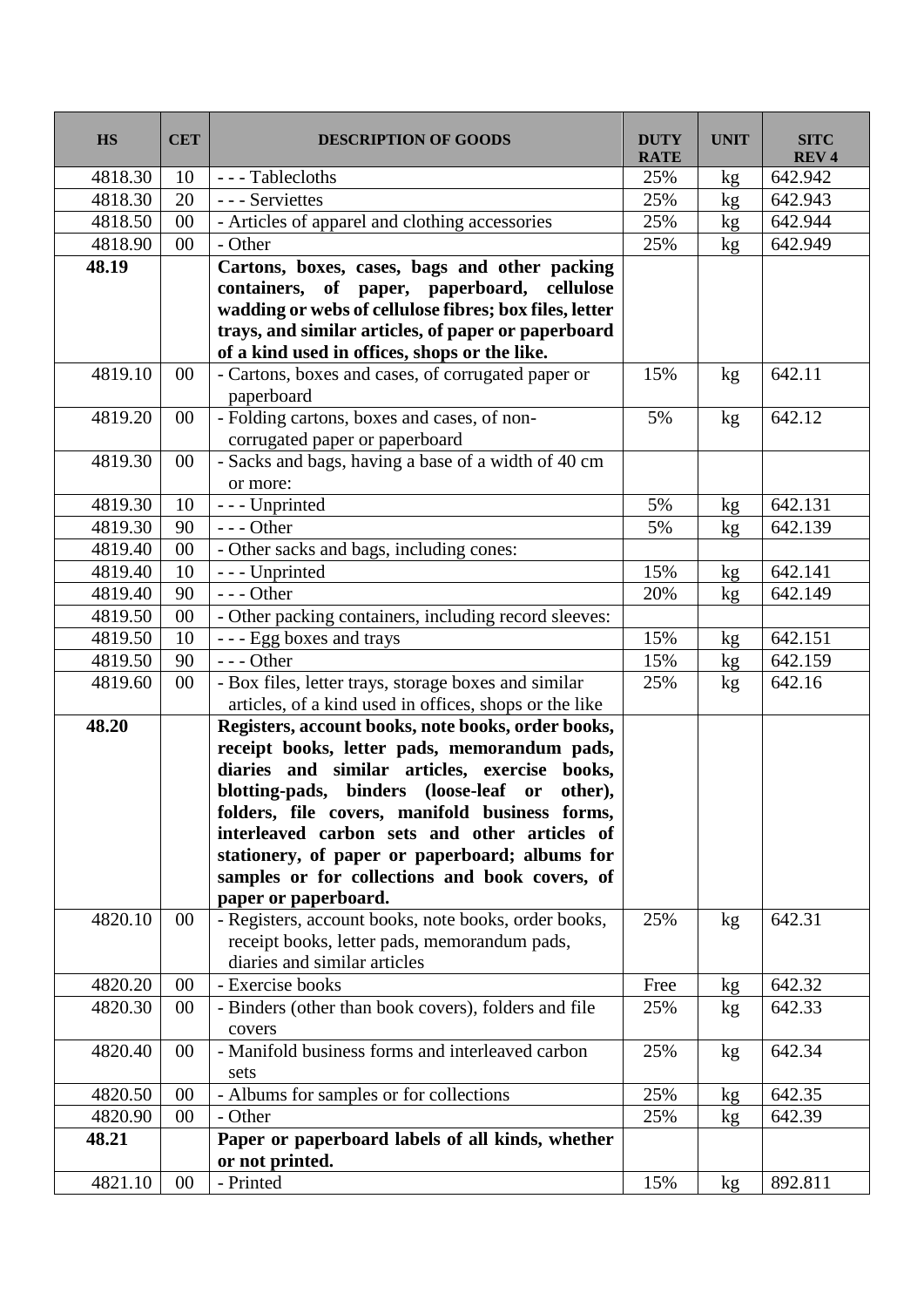| <b>HS</b> | <b>CET</b> | <b>DESCRIPTION OF GOODS</b>                                                 | <b>DUTY</b><br><b>RATE</b> | <b>UNIT</b>     | <b>SITC</b><br><b>REV4</b> |
|-----------|------------|-----------------------------------------------------------------------------|----------------------------|-----------------|----------------------------|
| 4821.90   | $00\,$     | - Other                                                                     | 15%                        | kg <sub>2</sub> | 892.819                    |
| 48.22     |            | Bobbins, spools, cops and similar supports of                               |                            |                 |                            |
|           |            | paper pulp, paper or paperboard (whether or not<br>perforated or hardened). |                            |                 |                            |
| 4822.10   | $00\,$     | - Of a kind used for winding textile yarn                                   | 5%                         | kg              | 642.911                    |
| 4822.90   | $00\,$     | - Other                                                                     | 5%                         | kg              | 642.919                    |
| 48.23     |            | Other paper, paperboard, cellulose wadding and webs                         |                            |                 |                            |
|           |            | of cellulose fibres, cut to size or shape; other articles                   |                            |                 |                            |
|           |            | of paper pulp, paper, paperboard, cellulose                                 |                            |                 |                            |
|           |            | wadding or webs of cellulose fibres.                                        |                            |                 |                            |
| 4823.20   | $00\,$     | - Filter paper and paperboard                                               | Free                       | kg              | 642.45                     |
| 4823.40   | $00\,$     | - Rolls, sheets and dials, printed for self-recording                       | 5%                         | kg <sub>2</sub> | 642.991                    |
|           |            | apparatus                                                                   |                            |                 |                            |
|           |            | - Trays, dishes, plates, cups and the like, of paper or<br>paperboard:      |                            |                 |                            |
| 4823.61   | $00\,$     | - - Of bamboo                                                               | 25%                        | kg              | 642.931                    |
| 4823.69   | $00\,$     | - - Other                                                                   | 25%                        | kg              | 642.939                    |
| 4823.70   | $00\,$     | - Moulded or pressed articles of paper pulp                                 | 5%                         | kg              | 642.992                    |
| 4823.90   | $00\,$     | - Other:                                                                    |                            |                 |                            |
| 4823.90   | 10         | --- Dress patterns, of paper                                                | Free                       | kg <sub>2</sub> | 642.993                    |
| 4823.90   | 30         | - - - Other paper and paperboard of a kind used for                         | 25%                        | kg              | 642.995                    |
|           |            | writing, printing or other graphic purposes                                 |                            |                 |                            |
| 4823.90   | 40         | - - - Gummed or adhesive paper in strips or rolls                           | 15%                        | kg              | 642.996                    |
| 4823.90   | 90         | $--$ Other                                                                  | Free                       | kg              | 642.999                    |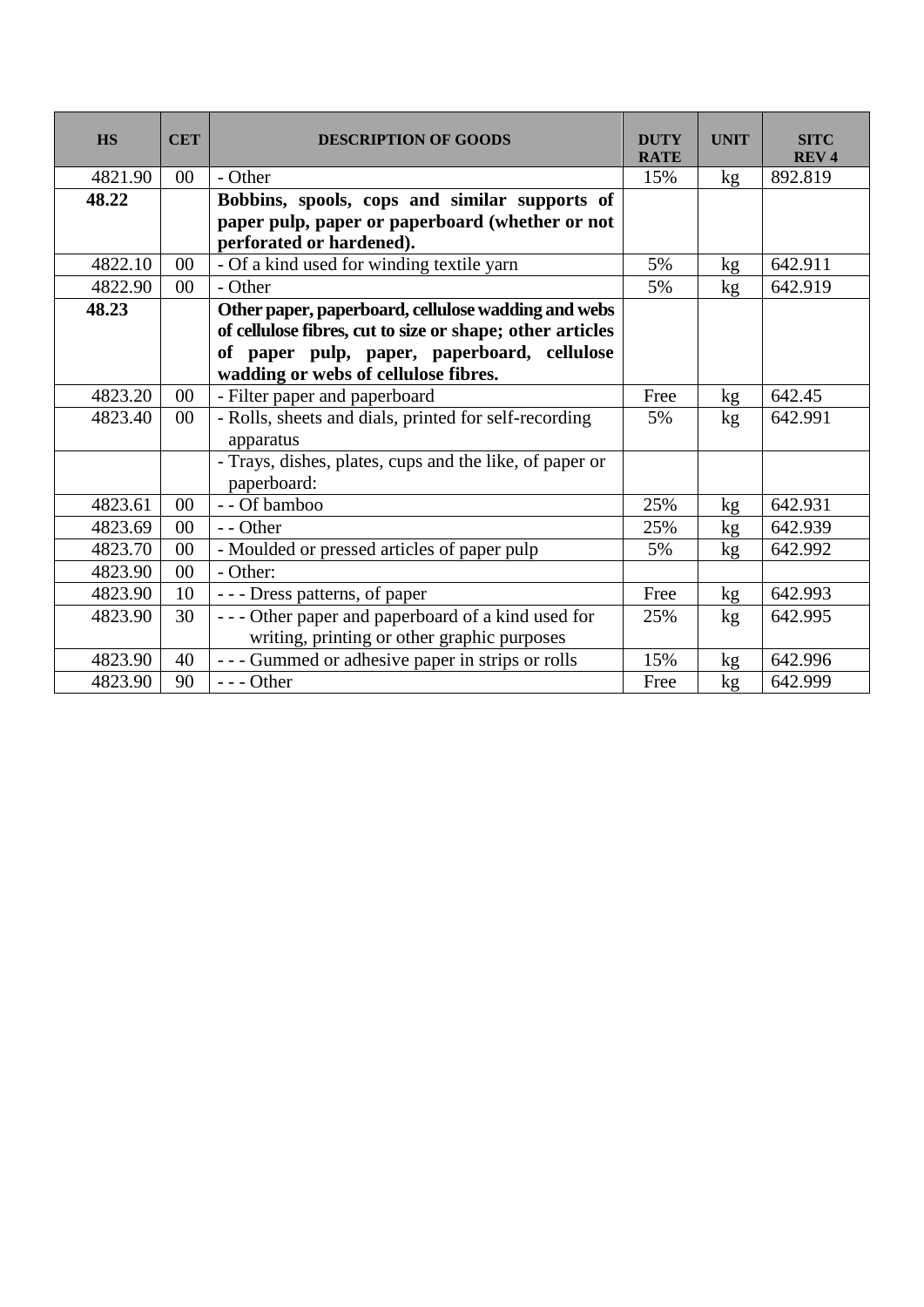## **CHAPTER 49**

## **PRINTED BOOKS, NEWSPAPERS, PICTURES AND OTHER PRODUCTS OF THE PRINTING INDUSTRY; MANUSCRIPTS, TYPESCRIPTS AND PLANS**

### **Notes.**

- 1. This Chapter does not cover:
	- (a) Photographic negatives or positives on transparent bases (Chapter 37);
	- (b) Maps, plans or globes, in relief, whether or not printed (heading 90.23);
	- (c) Playing cards or other goods of Chapter 95; or
	- (d) Original engravings, prints or lithographs (heading 97.02), postage or revenue stamps, stamp-postmarks, first-day covers, postal stationery or the like of heading 97.04, antiques of an age exceeding one hundred years or other articles of Chapter 97.
- 2. For the purposes of Chapter 49, the term "printed" also means reproduced by means of a duplicating machine, produced under the control of an automatic data processing machine, embossed, photographed, photocopied, thermocopied or typewritten.
- 3. Newspapers, journals and periodicals which are bound otherwise than in paper, and sets of newspapers, journals or periodicals comprising more than one number under a single cover are to be classified in heading 49.01, whether or not containing advertising material.
- 4. Heading 49.01 also covers:
	- (a) A collection of printed reproductions of, for example, works of art or drawings, with a relative text, put up with numbered pages in a form suitable for binding into one or more volumes;
	- (b) A pictorial supplement accompanying, and subsidiary to, a bound volume; and
	- (c) Printed parts of books or booklets, in the form of assembled or separate sheets or signatures, constituting the whole or a part of a complete work and designed for binding.

However, printed pictures or illustrations not bearing a text, whether in the form of signatures or separate sheets, fall in heading 49.11.

5. Subject to Note 3 to this Chapter, heading 49.01 does not cover publications which are essentially devoted to advertising (for example, brochures, pamphlets, leaflets, trade catalogues, year books published by trade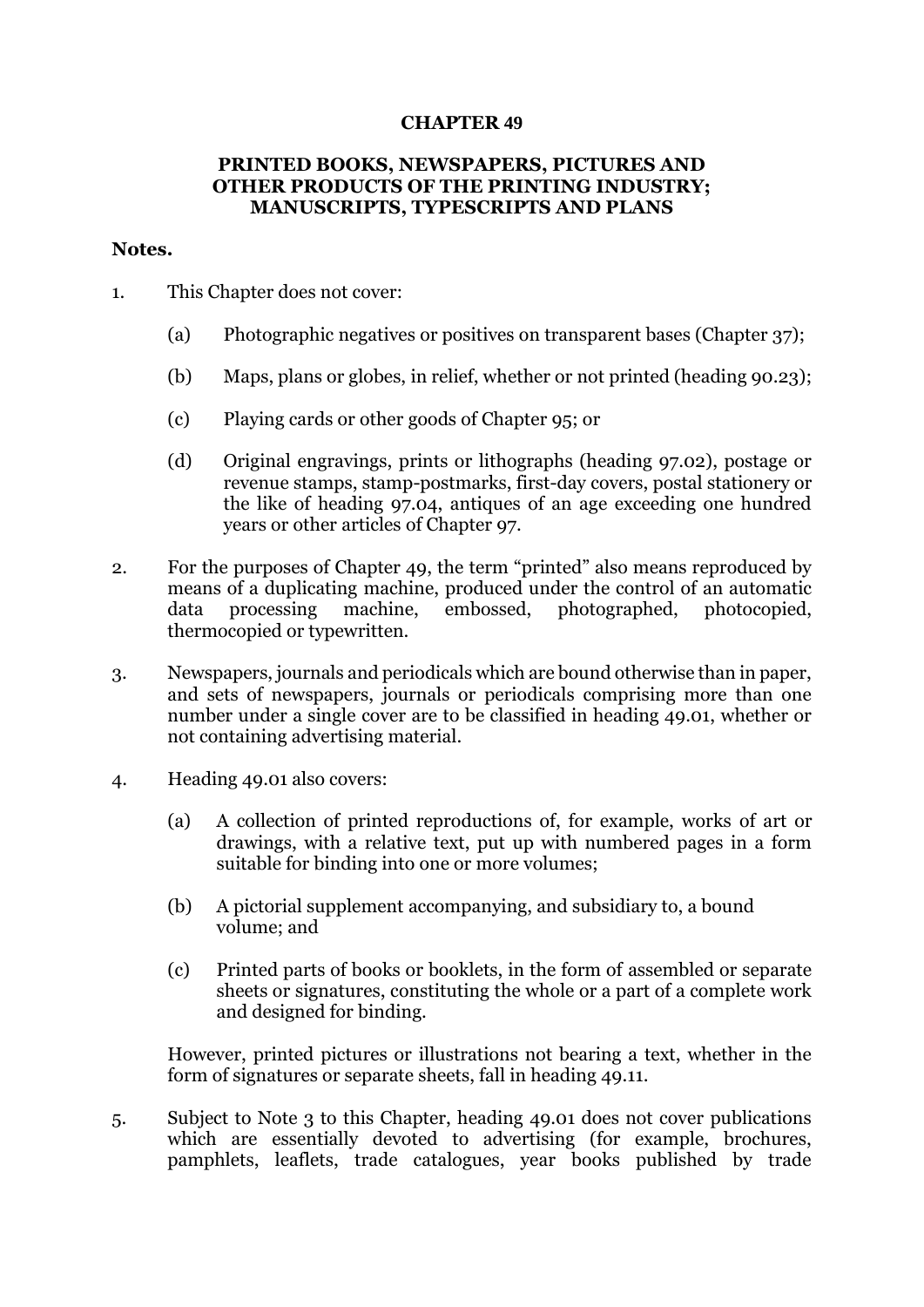associations, tourist propaganda). Such publications are to be classified in heading 49.11.

6. For the purposes of heading 49.03, the expression "children's picture books" means books for children in which the pictures form the principal interest and the text is subsidiary.

| <b>HS</b> | <b>CET</b> | <b>DESCRIPTION OF GOODS</b>                      | <b>DUTY</b><br><b>RATE</b> | <b>UNIT</b> | <b>SITC</b><br>REV <sub>4</sub> |
|-----------|------------|--------------------------------------------------|----------------------------|-------------|---------------------------------|
| 49.01     |            | Printed books, brochures, leaflets and similar   |                            |             |                                 |
|           |            | printed matter, whether or not in single sheets. |                            |             |                                 |
| 4901.10   | $00\,$     | - In single sheets, whether or not folded:       |                            |             |                                 |
| 4901.10   | 10         | --- Brochures, pamphlets and leaflets            | Free                       | kg          | 892.151                         |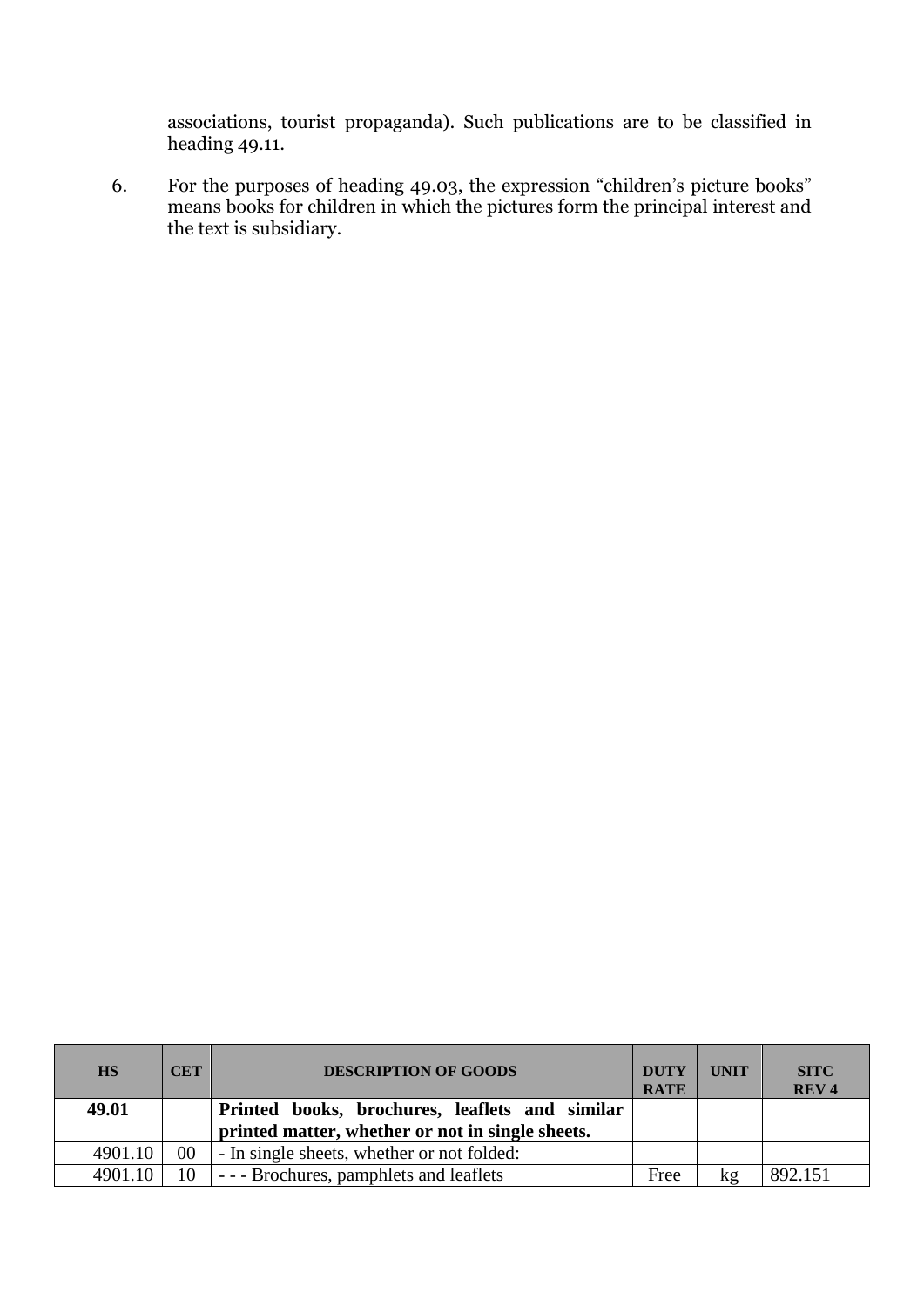| <b>HS</b> | <b>CET</b> | <b>DESCRIPTION OF GOODS</b>                                                                             | <b>DUTY</b><br><b>RATE</b> | <b>UNIT</b> | <b>SITC</b><br><b>REV4</b> |
|-----------|------------|---------------------------------------------------------------------------------------------------------|----------------------------|-------------|----------------------------|
| 4901.10   | 90         | $--$ Other                                                                                              | Free                       | kg          | 892.159                    |
|           |            | - Other:                                                                                                |                            |             |                            |
| 4901.91   | $00\,$     | - - Dictionaries and encyclopaedias, and serial<br>instalments thereof                                  | Free                       | kg          | 892.16                     |
| 4901.99   | $00\,$     | - - Other:                                                                                              |                            |             |                            |
| 4901.99   | 10         | --- Brochures and pamphlets                                                                             | Free                       | kg          | 892.191                    |
| 4901.99   | 90         | $--$ Other                                                                                              | Free                       | kg          | 892.199                    |
| 49.02     |            | Newspapers, journals and periodicals, whether or<br>not illustrated or containing advertising material. |                            |             |                            |
| 4902.10   | 00         | - Appearing at least four times a week:                                                                 |                            |             |                            |
| 4902.10   | 10         | - - - Newspapers                                                                                        | Free                       | kg          | 892.211                    |
| 4902.10   | 90         | --- Other                                                                                               | Free                       | kg          | 892.219                    |
| 4902.90   | 00         | - Other                                                                                                 | Free                       | kg          | 892.29                     |
| 4903.00   | 00         | Children's picture, drawing or colouring books.                                                         | Free                       | kg          | 892.12                     |
| 4904.00   | 00         | Music, printed or in manuscript, whether or not<br>bound or illustrated.                                | Free                       | kg          | 892.85                     |
| 49.05     |            | Maps and hydrographic or similar charts of all                                                          |                            |             |                            |
|           |            | kinds, including atlases, wall maps, topographical                                                      |                            |             |                            |
|           |            | plans and globes, printed.                                                                              |                            |             |                            |
| 4905.10   | 00         | - Globes                                                                                                | Free                       | kg          | 892.141                    |
|           |            | - Other:                                                                                                |                            |             |                            |
| 4905.91   | 00         | - - In book form                                                                                        | Free                       | kg          | 892.13                     |
| 4905.99   | 00         | - - Other                                                                                               | Free                       | kg          | 892.149                    |
| 4906.00   | 00         | Plans and drawings for architectural, engineering,                                                      | Free                       | kg          | 892.82                     |
|           |            | industrial, commercial, topographical or similar                                                        |                            |             |                            |
|           |            | purposes, being originals drawn by hand; hand-                                                          |                            |             |                            |
|           |            | written texts; photographic reproductions on<br>sensitized paper and carbon copies of the foregoing.    |                            |             |                            |
| 49.07     |            | Unused postage, revenue or similar stamps of                                                            |                            |             |                            |
|           |            | current or new issue in the country in which they                                                       |                            |             |                            |
|           |            | have, or will have, a recognized face value; stamp-                                                     |                            |             |                            |
|           |            | impressed paper; banknotes; cheque forms; stock,                                                        |                            |             |                            |
|           |            | share or bond certificates and similar documents of                                                     |                            |             |                            |
|           |            | title.                                                                                                  |                            |             |                            |
| 4907.00   | 10         | --- Unused postage, revenue or similar stamps                                                           | Free                       | kg          | 892.831                    |
| 4907.00   | 20         | - - - Bank and currency notes                                                                           | Free                       | kg          | 892.832                    |
| 4907.00   | 30         | --- Cheque forms                                                                                        | 25%                        | kg          | 892.833                    |
| 4907.00   | 90         | $--$ Other                                                                                              | 25%                        | kg          | 892.839                    |
| 49.08     |            | <b>Transfers (decalcomanias).</b>                                                                       |                            |             |                            |
| 4908.10   | 00         | - Transfers (decalcomanias), vitrifiable                                                                | Free                       | kg          | 892.411                    |
| 4908.90   | $00\,$     | - Other                                                                                                 | Free                       | kg          | 892.419                    |
| 49.09     |            | Printed or illustrated postcards; printed cards                                                         |                            |             |                            |
|           |            | personal<br>bearing<br>greetings,<br>messages<br><b>or</b>                                              |                            |             |                            |
|           |            | announcements, whether or not illustrated, with or                                                      |                            |             |                            |
|           |            | without envelopes or trimmings.                                                                         |                            |             |                            |
| 4909.00   | 10         | --- Printed or illustrated postcards                                                                    | 25%                        | kg          | 892.421                    |